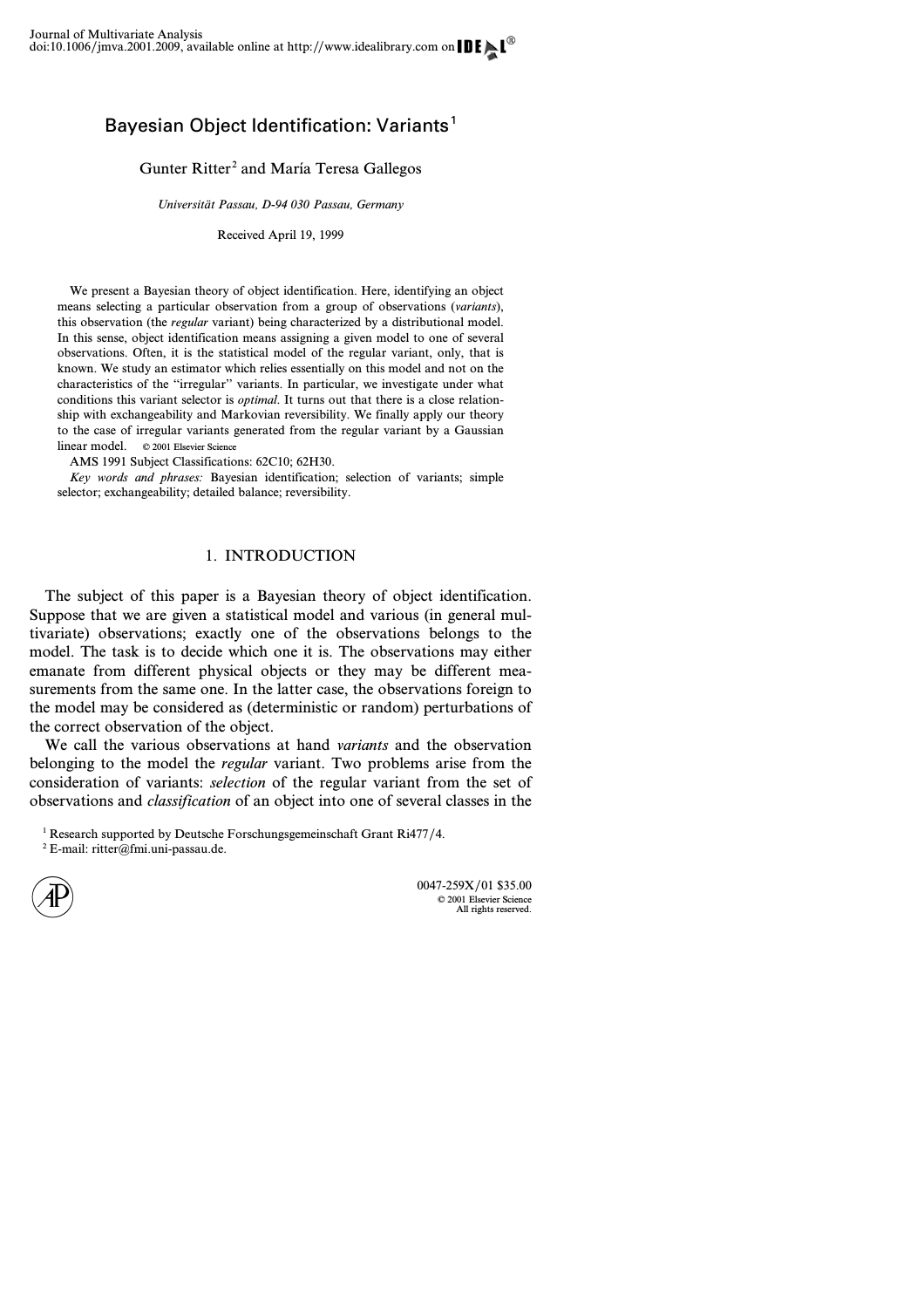presence of variants of the object. We deal here with the former problem; it is also a building block for the solution of the latter  $[6, 5]$  which will be treated in more detail in future communications. An application of the Bayesian paradigm to the present situation immediately shows that it requires the *joint* distribution of all variants, cf. 2.1. This, however, is often unknown. The reason for this lack of information is the fact that irregular variants may be spurious and different trials may even produce different numbers of them. The whole scenario may be too complex and uncertain. We, therefore, focus on a simple estimator that depends mainly on the distribution of the regular variant alone.

Let  $x_1, ..., x_b \in E$  be the measurements of *b* variants 1..*b* in some unknown order, let  $f_{Z_1}^{\rho}$  be the density function (with respect to some reference measure  $\rho$  on  $\overline{E}$ ) of the random features  $Z_1$ :  $\Omega \to \overline{E}$  of the regular variant, and let  $q_h$  be the prior probability for each position  $h \in 1..b$  to be that of the regular variant. We are not given the densities of the other variants, let alone the joint densities of all variants. The task consists in selecting the position of the regular variant. It is tempting to choose an index *h* for which the product  $f_{Z_1}^{\rho}(x_h) q_h$  is maximal, i.e., to use the estimator

$$
SS^{\rho}(x_1, ..., x_b) = \underset{h}{\text{argmax}} \ \ f^{\rho}_{Z_1}(x_h) \ q_h.
$$

We call such an estimator a *simple (variant) selector*. The simple selector may, however, be grossly misleading and it is the purpose of the present communication to give and study conditions which guarantee its optimality or, in other words, to investigate when the *Bayesian selector* just depends on the reduced set of quantities. We will show that there do exist interesting situations where this is the case, cf. also Discussion 4.7(c). Besides having an algorithmically simple form the simple selector does not require the full statistical model and, thus, admits safer parameter estimation with less noise. We will, however, not deal with the issue of estimating the function  $f_{Z_1}^{\rho}$  here.

We see an analogy between simple variant selection and statistical sufficiency. In sufficiency, partial information on the *observations* suffices to optimally identify a model. Simple selectors need partial information on the *model* and we study conditions so that this partial information allows to optimally estimate the regular observation.

Variant selection must not be confused with *classification* (or object *recognition*), *tests of hypotheses*, and *goodness-of-fit tests*. In some sense, variant selection is even converse to classification since, in the former case, several observations compete for one statistical model and in the latter case, several statistical models compete for an observation. A test of hypotheses needs statistical models of both hypotheses and is in this sense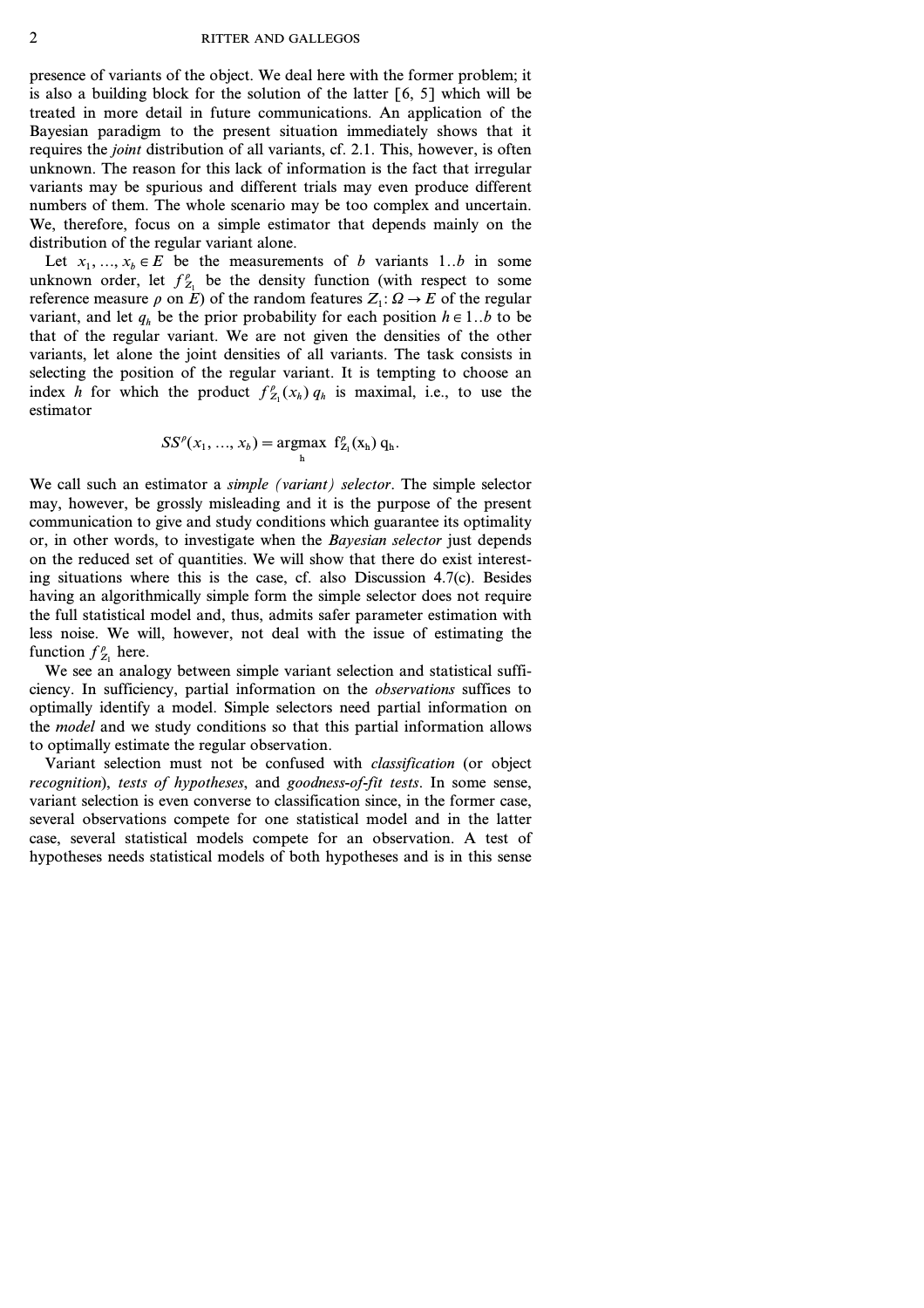similar to classification. Finally, a goodness-of-fit test compares two models with each other, one of them being accessible through realizations, only.

In Section 2 we introduce simple selectors and relate them to the (optimal) Bayesian selector. As to be expected, the latter cannot always be represented as a simple selector with respect to some reference measure, Example 2.4.2. However, in Section 3, we find sufficient conditions for simple selectors to be optimal. In particular, we point out a relationship with exchangeable measures and the equation of detailed balance known from the theory of Markov processes. Finally, in Section 4, we apply the theory of Section 3 to the case of irregular variants arising from the regular one as linear, Gaussian perturbations.

In connection with *segmentation problems* in optical character recognition, the idea of variants has been known for some time as a heuristic method; cf. the survey article [2], pp. 698. In fact, the consideration of variants marks one of the main achievements in this field in the last decades. In the engineering literature, segmentation variants are often called ''segmentation hypotheses'' but we prefer the term ''variant'' to ''hypothesis'' since the latter has a different meaning in statistics. To the best of our knowledge, variant selection in our sense has not yet been analyzed from a mathematical–statistical point of view and, in fact, it seems that the question of its optimality has never been raised. This communication is meant as a first step towards a Bayesian analysis.

Furthermore, we noticed that variants, viewed from their natural level of generalization, have a much broader range of application than just segmentation. The idea may be used, e.g., to handle ambiguities in the process of feature extraction from an object in pattern recognition. A typical example is this: Often, the shape of a geometric object cannot unambiguously be recognized at the low level of image processing. It may then depend on internal features of the object but, usually, these features can only be extracted after the object's shape is recognized. A way out of this vicious circle is the consideration of variants, i.e., the extraction of several feature sets, one for each reasonable shape assignment. By selecting the feature set that fits the model best it is then possible to determine the ''true'' shape. In this way shape recognition amounts to object identification.

Recently, we successfully applied variants in various contexts to ''automatic classification of chromosomes''. The correct polarity of a chromosome under a light microscope is not a priori given, a situation giving rise to considering two variants, i.e., one feature set for each polarity. After collecting information at a higher level, the most prospective of them is selected. The resulting "polarity free" classification method reduces the error rate by about  $25\%$  [7]. Some methods of automatic chromosome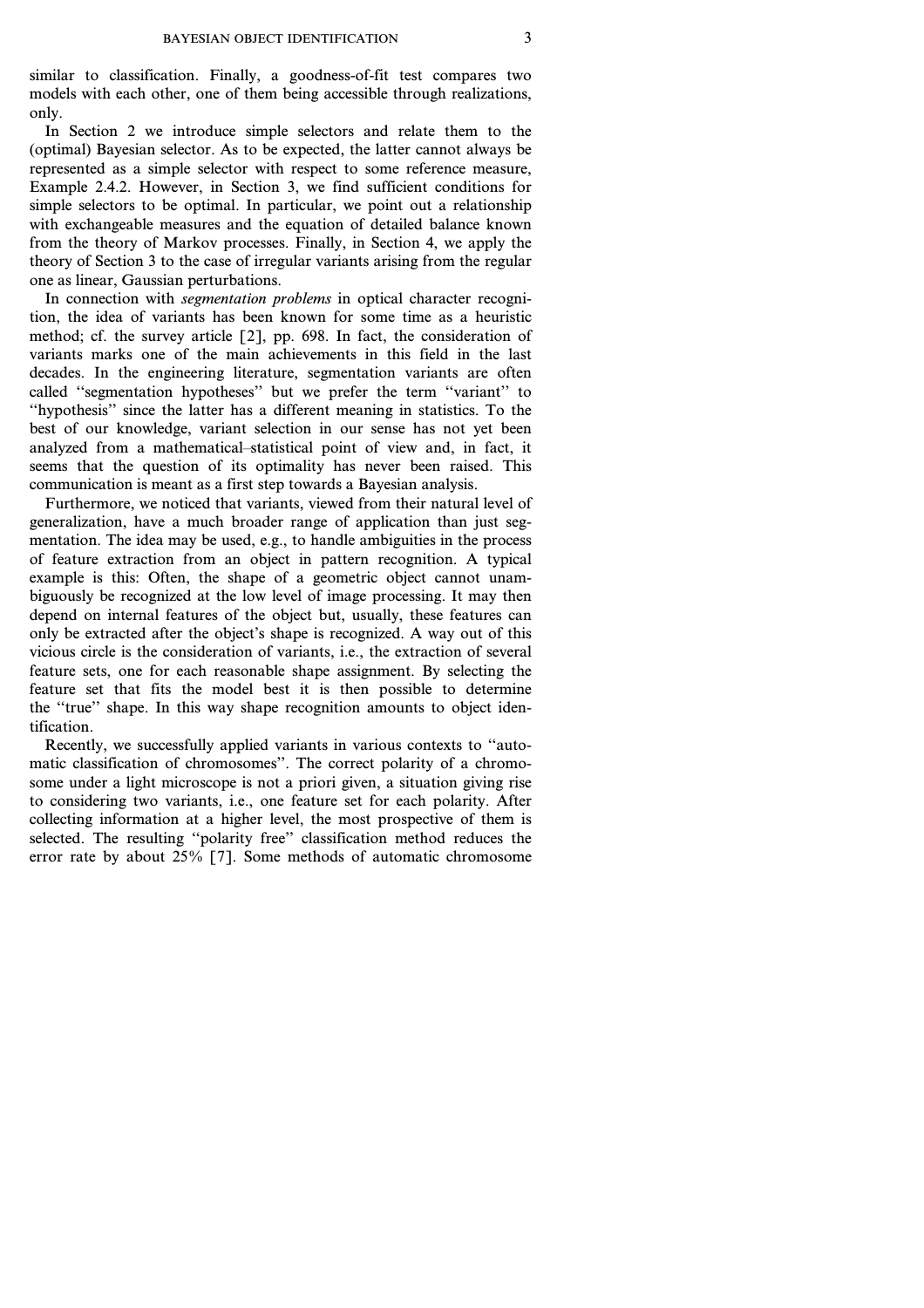classification require the extraction of longitudinal axes for feature measurement. In the case of a severely bent, badly shaped, or small chromosome the axis (and, hence, the shape) is not easily determined and a way of handling this uncertainty is the simultaneous consideration of various possible axes [8, 9]. Variants thus help to attain the presently worldwide lowest error rate of 0.6% in this field.

*General notation.* The pair  $(\Omega, P)$  denotes a probability space and *E* a Polish state space with its Borel  $\sigma$ -algebra  $\mathcal{B}(E)$ . Given another measurable space  $(F, \mathcal{B}(F))$ , a Markov kernel *N*:  $E \times \mathcal{B}(F) \rightarrow [0, 1]$ , and a measure  $\rho$ on *E*,  $\rho \otimes N$  stands for the measure  $\rho(dx) N(x, dy)$  on  $E \times F$ . The expression  $v^{\otimes n}$  denotes the *n*-fold tensor product on  $E^n$  of some distribution  $v$ on *E*. If  $\mu$  is any measure on *F* and  $\varphi$  any measurable mapping from *F* to another measurable space,  $\mu_{\varphi}$  denotes the induced measure. Given two measures  $\mu$ ,  $\nu$  on *E*, the notation  $\mu \ll \nu$  means absolute continuity of  $\mu$ with respect to  $\nu$  while  $\sim$  means their equivalence, i.e., mutual absolute continuity. The symbol  $N(m, V)$  denotes the (uni- or multi-variate) normal distribution with expectation  $m$  and variance  $V$ ;  $n(m, V)$  stands for its density function with respect to Lebesgue measure. For details on measure spaces and kernels the interested reader is referred to Bauer [1].

Let  $b \in \mathbb{N}$ . The symbol  $\mathcal{S}_b$  denotes the symmetric group of *b* elements and  $\mathcal{S}_{b,h}$  the set of all permutations  $\pi \in \mathcal{S}_b$  such that  $\pi(h)=1$ . The notation  $(j, k) \in \mathcal{S}_b$  stands for the transposition of  $j, k \in \{1..b\}$ . Given a random variable  $Z: \Omega \to E^b$  and  $\pi \in \mathcal{S}_b$ ,  $Z_\pi$  stands for the random variable  $(Z_{\pi(1)}, ..., Z_{\pi(b)})$  and  $P_{Z_{\pi}} = P_{(Z_{\pi})}$ . A hat on top of an index set  $I \subseteq 1..b$  indicates missing entries in an array: Given  $\mathbf{x} = (x_1, ..., x_b) \in E^b$  we write  $\mathbf{x}_{\hat{I}} = (x_i)_{i \in I} \in E^{\complement I}$ ; in particular,

$$
\mathbf{x}_{\hat{h}} = (x_1, \dots, x_{h-1}, x_{h+1}, \dots, x_b) \in E^{b-1}.
$$

Given a real-valued function  $g: \mathcal{F} \to \mathbf{R}$  on a finite set  $\mathcal{F}$ , argmax<sub>he  $g$ </sub>  $g(h)$ (argmin<sub>he  $\mathcal{F}$ </sub>  $g(h)$ ) denotes the set of its maximal (minimal) arguments.

# 2. BAYESIAN AND SIMPLE SELECTION OF THE REGULAR VARIANT

#### 2.1. *The Statistical Model*

We first cast the selection problem in a Bayesian framework. Let  $Z_i$ :  $(\Omega, P) \rightarrow E$ ,  $i \in 1..b$ , be  $b \ge 1$  random variants,  $Z_1$  being the regular one. We observe a realization  $x = (x_1, ..., x_b) \in E^b$  of  $X = (X_1, ..., X_b) =$  $(Z_{T(1)}, ..., Z_{T(b)}) = Z_T$ , a random permutation  $T: \Omega \to \mathcal{G}_b$  of the *b*-tuple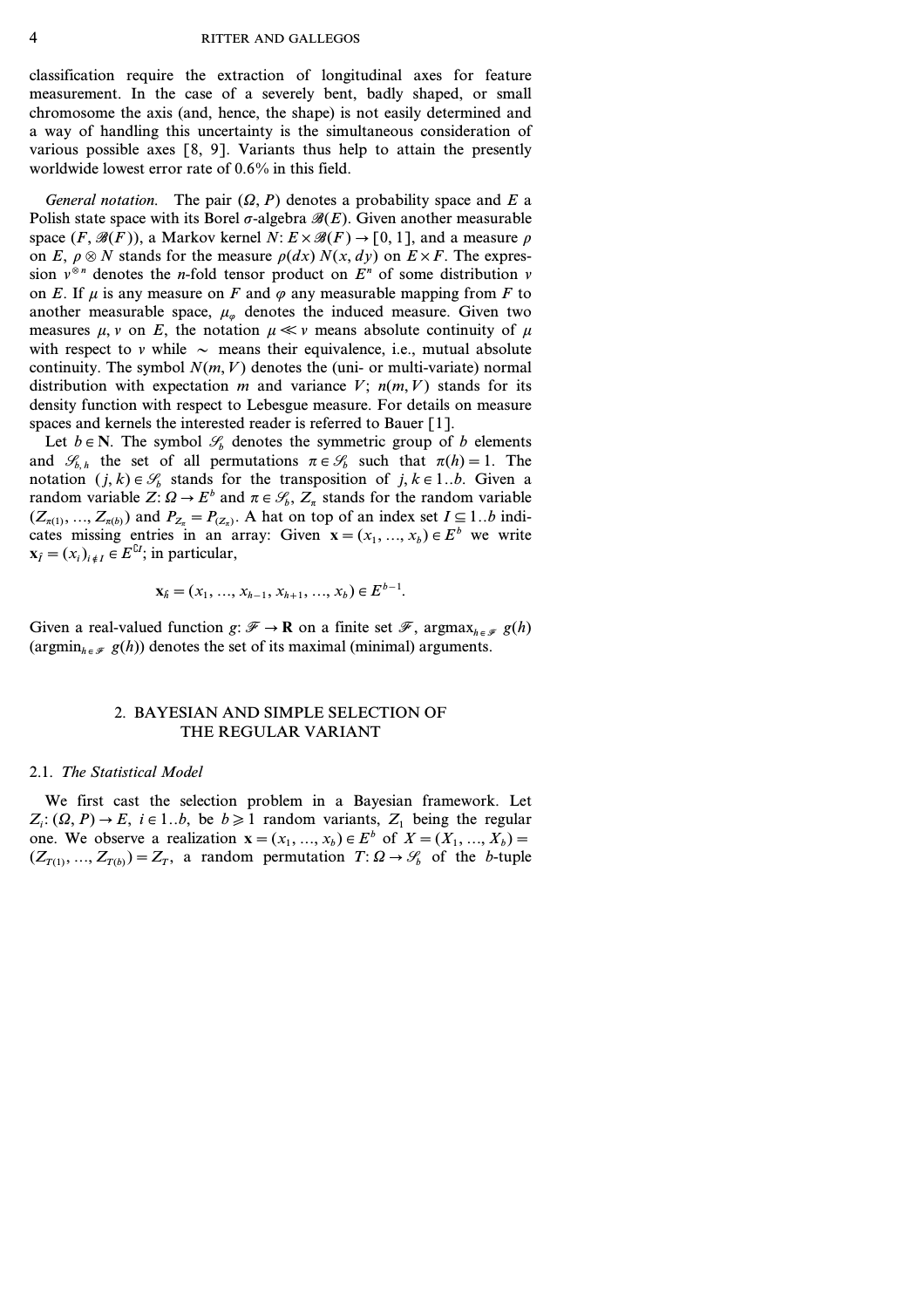$Z = (Z_1, \ldots, Z_b)$ . Our task is to estimate the unknown random position  $H: \Omega \rightarrow 1..b$  of the regular variant 1, i.e., the position *H* so that  $x_H$ emanates from  $Z_1$ . Clearly, we have  $T(H)=1$ ,  $H=T^{-1}(1)$ , and the assertions  $T(h) = 1$  and  $H = h$  are synonymous. We assume that the random permutation *T* is independent of *Z*.

The related statistical model is the quadruple

$$
(X,(P_{Z_{\pi}})_{\pi \in \mathscr{S}_b},\mathscr{D},G).
$$

Here, the symmetric group  $\mathcal{S}_b$  is the parameter set, the interval  $\mathcal{D}=1..b$  is the decision set, and we define our gain function *G*:  $\mathcal{S}_b \times (1..b) \rightarrow \mathbf{R}$  as

$$
G(\pi, h) = \begin{cases} 1, & \text{if } \pi(h) = 1, \\ 0, & \text{otherwise.} \end{cases}
$$

For all  $h \in 1..b$ , let  $q_h := P[T(h) = 1]$  denote the prior probability of the regular variant to occupy site *h*. Without loss of generality we assume  $q_h > 0$  for all  $h \in 1..b$ . We will call any estimator *S*:  $E^{\overline{b}} \rightarrow 1..b$  of the regular variant a *selector*.

The *Bayesian selector BS* for the statistical model at hand is the subset of *1..b* defined by

(1) 
$$
BS(x) = \underset{h \in 1 \dots b}{\text{argmax}} E[G(T, h) | X = x] = \underset{h \in 1 \dots b}{\text{argmax}} P[T(h) = 1 | Z_T = x].
$$

This set is nonempty and uniquely defined for  $P_{Z_T}$ -a.a.  $\mathbf{x} \in E^b$ . Let  $\mu$  be some  $\sigma$ -finite measure on  $E^b$  such that  $P_{Z_T} \ll \mu$ . By Bayes' formula,  $P[T(h) = 1 | Z_T = x]$  equals the density

(2) 
$$
\frac{P[Z_T \in dx, T(h) = 1]}{P[Z_T \in dx]} = \frac{P[Z_T \in dx, T(h) = 1]}{\mu(dx)} / \frac{P[Z_T \in dx]}{\mu(dx)}.
$$

This implies for  $P_{Z_T}$ -a.a. **x** 

(3) 
$$
BS(\mathbf{x}) = \underset{\mathbf{h} \in 1 \dots b}{\operatorname{argmax}} \frac{\mathbf{P}[Z_{\mathrm{T}} \in \mathrm{d}\mathbf{x}, \mathrm{T}(\mathbf{h}) = 1]}{\mu(\mathrm{d}\mathbf{x})}.
$$

This selector needs information on the *joint* distribution of *all* variants. However, complete knowledge of the characteristics of the irregular variants, let alone the joint distribution of all variants, will often not be available. This is one reason why we introduce another selector, the *simple selector*, which we next define in a more formal way.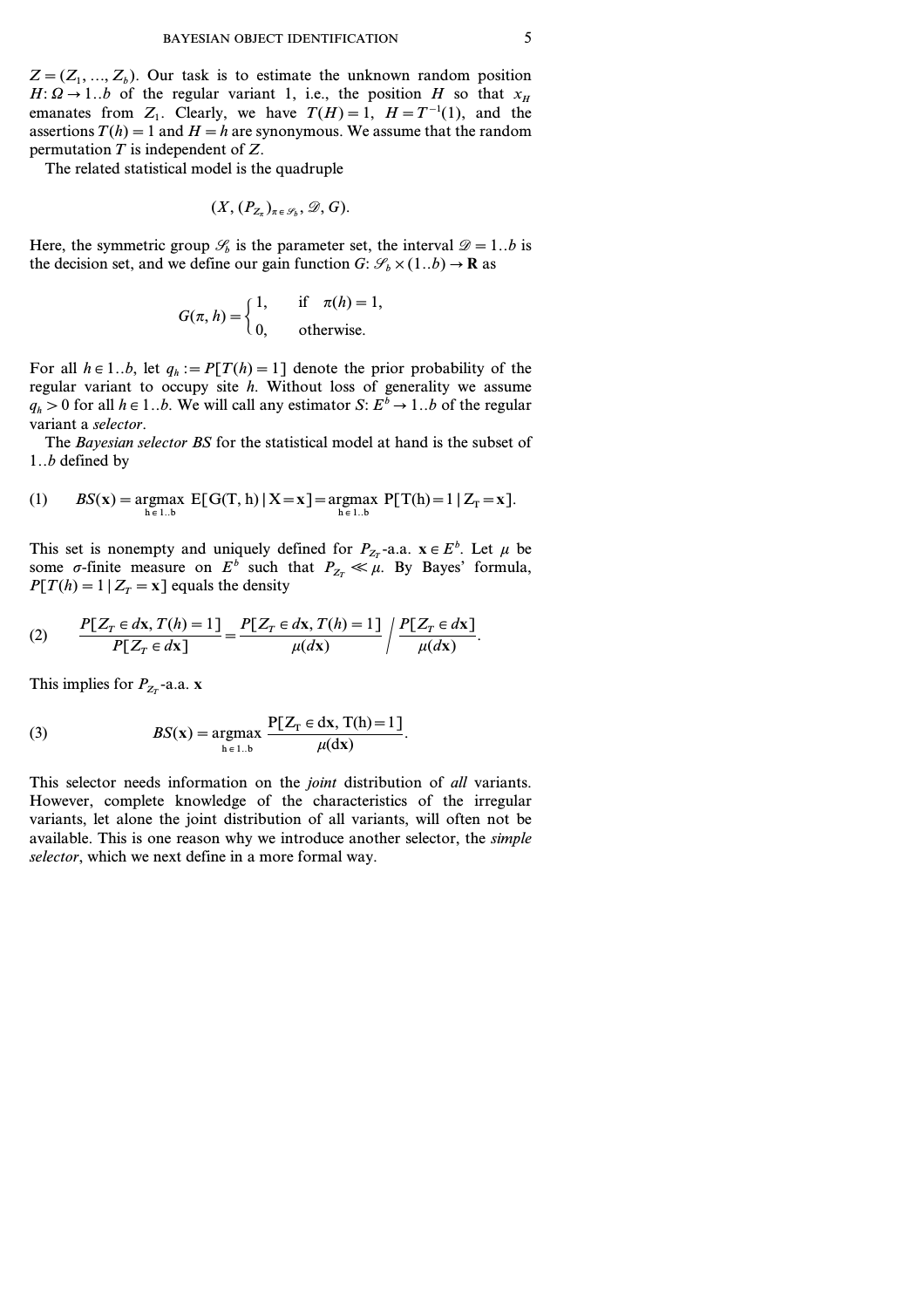### 2.2. *Notation*

Let  $\rho$  be any  $\sigma$ -finite *reference measure* on *E* such that  $P_{Z_1} \ll \rho$  and let  $f_{Z_1}^{\rho}$  denote some version of the density  $dP_{Z_1}/d\rho$ . For all  $\mathbf{x} \in E^b$ , let

$$
\mathscr{P}(\mathbf{x}) = \{h \in \mathscr{D}/q_h f_{Z_1}^{\rho}(x_h) > 0\}.
$$

Let us note that  $\mathcal{P}(\mathbf{x})$  is nonempty for  $P_{Z_T}$ -a.a.  $\mathbf{x} \in E^b$ . Indeed, let  $N^{(l)} = \{ \mathbf{x} \in E^b / q_l f_{Z_1}^{\rho}(x_l) = 0 \}$ . This set is of the form  $N^{(l)} = E^{l-1} \times N_l \times E^{b-l}$ where  $N_l = \{x \in E/q_l f_{Z_1}^{\rho}(x) = 0\}$  and we have  $\{x \in E^{\rho}/\mathcal{P}(x) = \emptyset\} = 0$  $\bigcap_l N^{(l)}$ . Now,

$$
P[Z_T \in \bigcap_i N^{(l)}] = \sum_h P[Z_T \in \bigcap_i N^{(l)}, T(h) = 1] \le \sum_h P[Z_T \in N^{(h)}, T(h) = 1]
$$
  
= 
$$
\sum_h P[Z_1 \in N_h, T(h) = 1] = \sum_h q_h P[Z_1 \in N_h] = 0.
$$

If  $Z_1$  is discrete then  $f'_{Z_1}(x) = P[Z_1 = x]/\rho(x)$  and  $\mathcal{P}(x) =$  ${h \in \mathcal{D}/q_h P[Z_1 = x_h] > 0}$ , the set of all *h* such that  $x_h$  belongs to the support of  $P_{Z_1}$  (recall  $q_h > 0$ ).

Contrary to the Bayesian selector, which does not depend on the measure  $\mu$  on  $E^b$ , the following simple selector depends on the reference measure  $\rho$ .

#### 2.3. *Definition: Simple Selector*

If  $\mathcal{P}(x) \neq \emptyset$ , we define the *simple selector* associated with the reference measure  $\rho$  as

$$
SS^{\rho}(\mathbf{x}) = \underset{\mathbf{h} \in \mathscr{P}(\mathbf{x})}{\operatorname{argmax}} \ \mathbf{f}_{Z_1}^{\rho}(\mathbf{x}_{\mathbf{h}}) \ \mathbf{q}_{\mathbf{h}}.
$$

The simple selector *SS<sup>p</sup>* is defined  $P_{Z_T}$ -a.s. on  $E^b$  since  $\mathcal{P}(\mathbf{x})$  is nonempty for  $P_{Z_T}$ -a.a. **x**. The reference measure  $\rho$  may be replaced with its absolutely continuous part with respect to  $P_{Z_1}$ ,  $P_{Z_1}/f_{Z_1}^{\rho}$ , without changing the simple selector. It may, thus, be assumed to be equivalent to  $P_{Z_1}$ . The main objective of this paper is to reveal reference measures  $\rho$  such that  $SS^{\rho}$  is optimal, i.e., equals the Bayesian selector,  $SS^{\rho}(\mathbf{x}) = BS(\mathbf{x})$  for  $P_{Z_T}$ -a.a. **x**. We first take a look at some instructive examples.

#### 2.4. *Examples*

2.4.1. *Two normally-distributed variants.* By way of illustration let us consider the case of  $b=2$  univariate variants  $Z_1$  and  $Z_2$ . We assume that the joint vector  $(Z_1, Z_2)$ :  $(\Omega, P) \to \mathbb{R}^2$  is normally distributed  $N((0, m), V)$ with  $m>0$  and  $V := \begin{pmatrix} 1 & k \\ k & 1 \end{pmatrix}$ ,  $k \in ]-1, 1[$ . Thus, both variants have variance 1, the regular variant being standard normal; the parameter *m* is the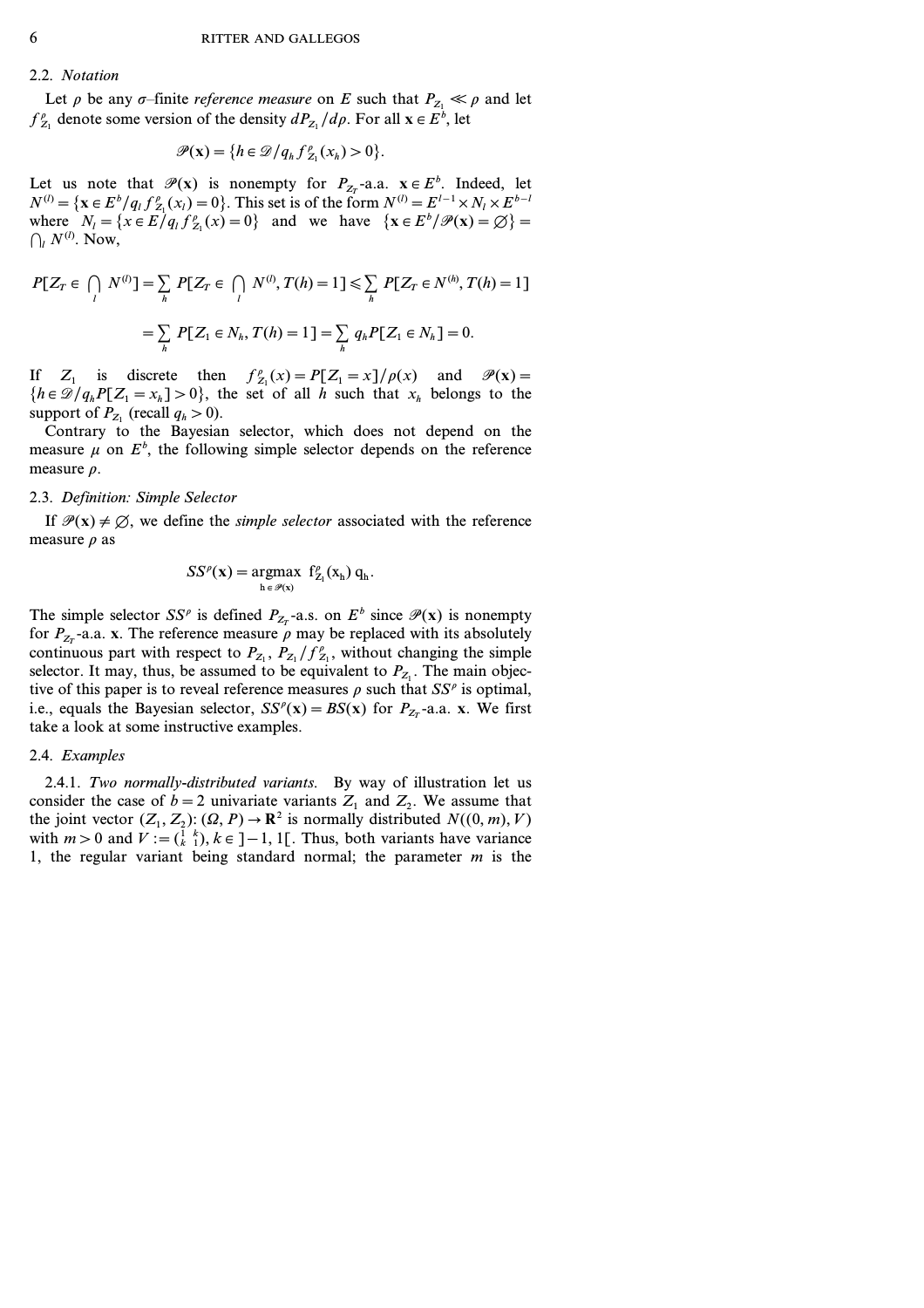expectation of the second variant and  $k \in ]-1, 1[$  is their coefficient of correlation. Moreover, we assume  $q_1 = q_2 = 1/2$ .

We study the Bayesian selector and the two simple selectors associated with Lebesgue measure  $\lambda$  and the Gaussian measure  $v = N(a, 1)$ ,  $a > 0$ , respectively, as reference measures. We prove the following assertions, valid for  $\mathbf{x} = (x_1, x_2) \in \mathbb{R}^2$ :

(a) 
$$
BS(x) = \{h \in 1..2 / x_h \le x_{3-h}\};
$$

(b) (i) 
$$
SS^{\lambda}(\mathbf{x}) = \{h \in 1..2 / x_h^2 \le x_{3-h}^2\},\
$$

(ii)  $SS^{\lambda}(\mathbf{x}) \subseteq BS(\mathbf{x})$  if and only if  $x_1 + x_2 > 0$  or  $x_1 = x_2$  and, in this case, we have  $SS^{\lambda}(\mathbf{x}) = BS(\mathbf{x})$ ;

(c) (i)  $SS^{\nu}(\mathbf{x}) = \{h \in 1..2 / x_h \le x_{3-h}\},\$ (ii)  $SS^v = BS$ .

*Proof.* (a) The Bayesian selector for  $b=2$  variants is a standard discriminant rule between two classes, the identity permutation and the transposition. Both classes are normally distributed: the identity according to  $(Z_1, Z_2) \sim N((0, m), V)$  and the transposition according to  $(Z_2, Z_1) \sim$  $N((m, 0), V)$ . Hence, we have  $h \in BS(x)$  if and only if

$$
(x_h, x_{3-h} - m) V^{-1} (x_h, x_{3-h} - m)^T \leq (x_h - m, x_{3-h}) V^{-1} (x_h - m, x_{3-h})^T.
$$

Now,  $V^{-1} = 1/(1 - k^2)(\frac{1}{k} - \frac{1}{k})$  and a simple computation shows Claim (a).

(b) According to 2.3, we have  $h \in SS^{\lambda}(\mathbf{x})$  if and only if  $f_{Z_1}^{\lambda}(x_h) \geq$  $f_{Z_1}^{\lambda}(x_{3-h}),$  i.e.,

$$
n(0,1)(x_h) \geq n(0,1)(x_{3-h}).
$$

This is plainly equivalent to having  $x_h^2 \le x_{3-h}^2$ .

By (a) and (i) we have  $SS^{\lambda}(x) \subseteq BS(x)$  if and only if, for all *h*,  $(x<sub>h</sub> - x<sub>3-h</sub>)(x<sub>1</sub> + x<sub>2</sub>)$  ≤ 0 implies  $x<sub>h</sub> - x<sub>3-h</sub>$  ≤ 0. The first half of Claim (ii) now follows from considering the three cases  $x_1 + x_2 > 0$ ,  $\lt$ , and  $= 0$  and the second half is immediate.

(c) In this case,  $f_{Z_1}^{\nu}(x) = \frac{n(0, 1)(x)}{n(a, 1)(x)} = c \cdot e^{-ax}$  with a constant  $c > 0$ . Recalling  $a > 0$ , we have  $h \in SS^{v}(x)$  if and only if  $x_h \le x_{3-h}$  which proves Claims (i) and (ii).  $\blacksquare$ 

Part (b)(ii) shows that, no matter how large *m* is, i.e., how well the distributions are separated, the simple selector may not be optimal. On the other hand, Part (c) shows that, in the present normal case, there always exist reference measures  $\rho$  such that the simple selector is optimal for all observations **x**! We will see in Section 4 that this is no coincidence. The following example shows that the situation may be worse.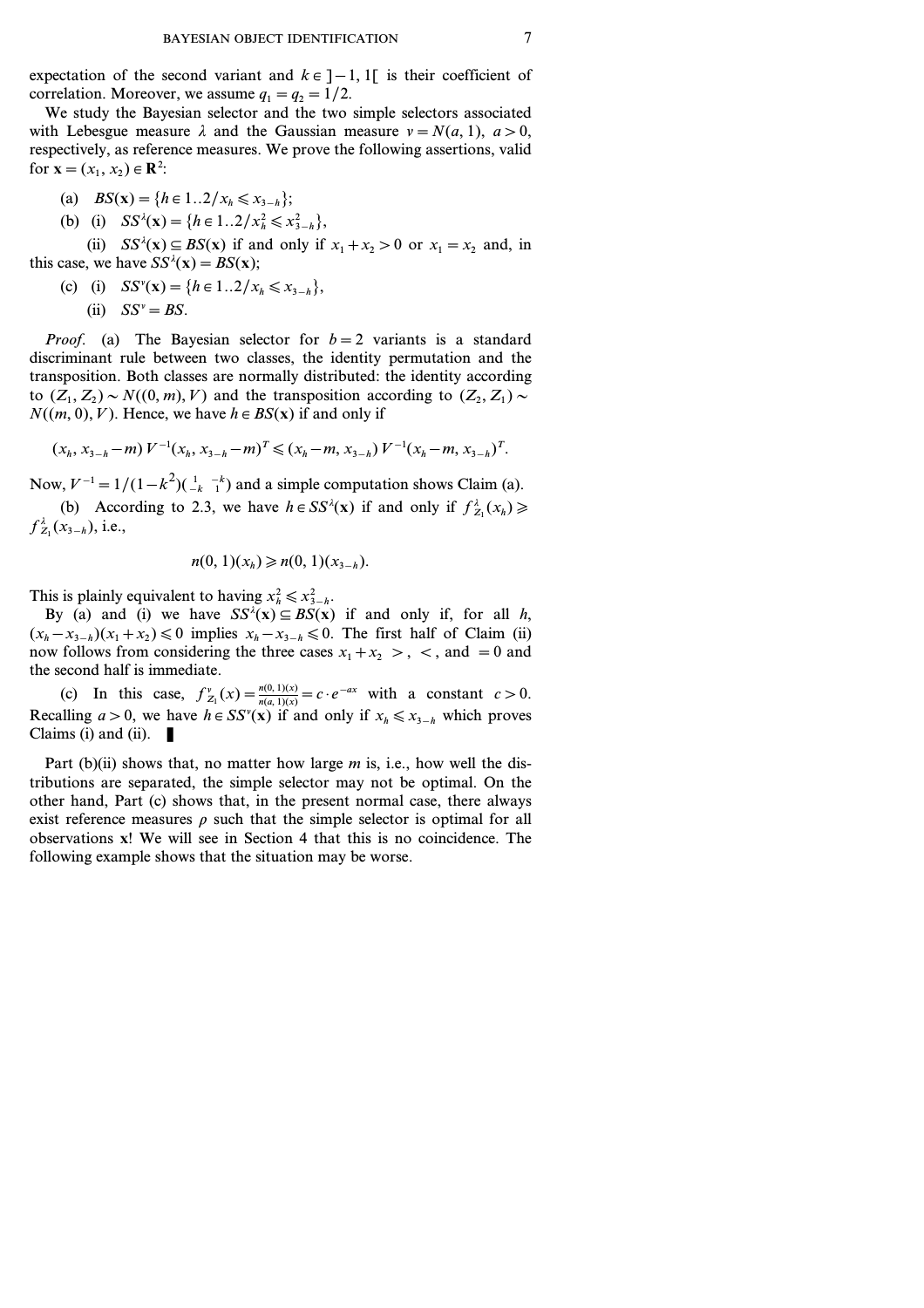2.4.2. *Functional dependence*. Let us show that there need not exist  $\rho$ such that the simple selector is Bayesian given full information on  $Z_1$  and  $Z_2$  even if  $Z_2$  is a function of the regular variant  $Z_1$ .

Let  $E = \mathbb{Z}/3\mathbb{Z}$ , let  $b = 2$ , let  $Z_1$  be uniformly distributed on  $E$ , and let  $Z_2 = Z_1 + 1$  (mod 3). The prior probabilities are  $q_1 = q_2 = 1/2$ . The only possible observations are *(0, 1)*, *(1, 0)*, *(1, 2)*, *(2, 1)*, *(2, 0)*, and *(0, 2)*. The Bayesian selector is always correct. Now, for any reference measure  $\rho$  on  $E$ ,  $\rho > 0$  on *E*, we have

$$
SS^{\rho}(\mathbf{x}) = \underset{\mathbf{h} \in 1..2}{argmin} \ \rho(\mathbf{x}_{\mathbf{h}});
$$

this establishes a preference ordering on *E* and, hence, the simple selector *SS<sup>r</sup>* cannot always be contained in the Bayesian selector.

### 2.5. *Error Probability*

It is easy to compare the error probabilities of the Bayesian selector and the simple selector in the case of two variants and a continuous distribution  $P_z$ . In this case the position of the regular variant uniquely defines the permutation. Let *tr* be the transposition  $\in \mathcal{S}_2$ . The Bayesian selector chooses Position 1 if  $f_Z(X) > f_{Z_t}(X)$  and commits an error when the true position is 2, i.e.,  $T = tr$ ; it chooses Position 2 if  $f_Z(X) < f_{Z}(X)$  and commits an error when  $T = id$ . Thus, its error probability is

$$
err_{BS} = P[T = tr, f_Z(X) > f_{Z_{tr}}(X)] + P[T = id, f_Z(X) < f_{Z_{tr}}(X)]
$$
\n
$$
= P[T = tr, f_Z(Z_{tr}) > f_Z(Z)] + P[T = id, f_Z(Z) < f_{Z_{tr}}(Z)].
$$

Now,  $f_Z(z_t) = f_{Z_t}(z)$  and, hence,  $err_{BS}$  equals

$$
P[T = tr, f_{Z_{tr}}(Z) > f_Z(Z)] + P[T = id, f_Z(Z) < f_{Z_{tr}}(Z)]
$$
  
=  $P[f_Z(Z) < f_{Z_{tr}}(Z)].$ 

Denoting  $A_{BS} = \{z \in E^2 / f_Z(z) < f_{Z_{tr}}(z)\}$ , we have  $err_{BS} = P[Z \in A_{BS}]$ .

The simple selector chooses Position 1 if  $f_{Z_1}^{\rho}(X_1) > f_{Z_1}^{\rho}(X_2)$  which is an error when *T* = *tr*; it chooses Position 2 if  $f_{Z_1}^p(X_2) > f_{Z_1}^p(X_1)$  committing an error when  $T = id$ . Thus, its error probability is

$$
err_{SS'} = P[T = tr, f_{Z_1}^{\rho}(X_1) > f_{Z_1}^{\rho}(X_2)] + P[T = id, f_{Z_1}^{\rho}(X_2) > f_{Z_1}^{\rho}(X_1)]
$$
\n
$$
= P[T = tr, f_{Z_1}^{\rho}(Z_2) > f_{Z_1}^{\rho}(Z_1)] + P[T = id, f_{Z_1}^{\rho}(Z_2) > f_{Z_1}^{\rho}(Z_1)]
$$
\n
$$
= P[f_{Z_1}^{\rho}(Z_1) < f_{Z_1}^{\rho}(Z_2)].
$$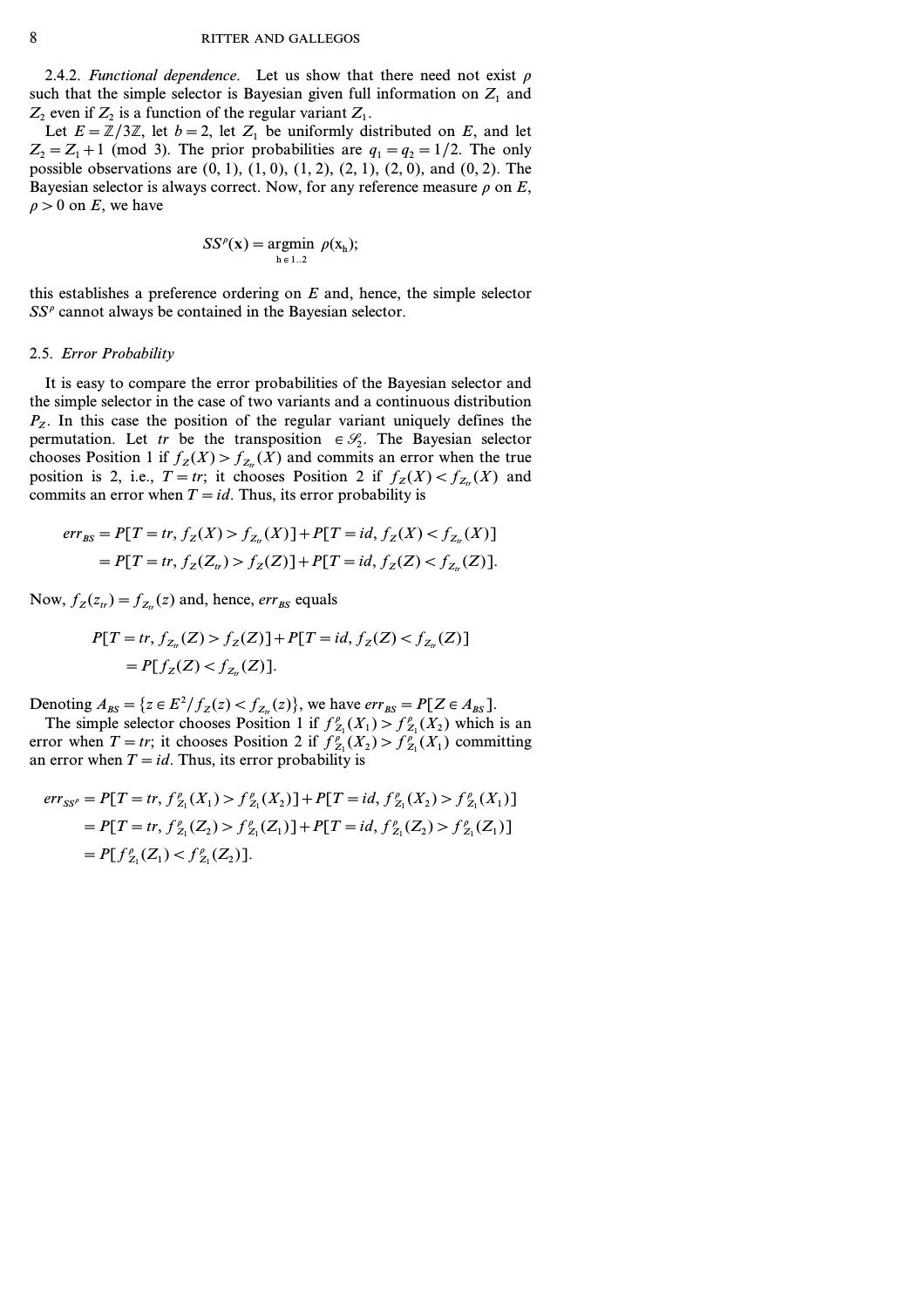

**FIG. 1.** The error sets  $A_{BS}$  and  $A_{SS}$ <sup>2</sup> for the selectors *BS* and *SS*<sup>2</sup> of Example 2.4.1. Horizontal hatching,  $A_{BS}$ ; vertical,  $A_{SS^{\lambda}}$ .

Letting  $A_{SS'} = \{(z_1, z_2) \in E^2 / f_{Z_1}^{\rho}(z_1) \leq f_{Z_1}^{\rho}(z_2)\}\$  we have  $err_{SS'} = P[Z \in A_{SS'}].$ A graphical illustration is presented in Fig. 1.

# 3. SUFFICIENT CONDITIONS FOR OPTIMALITY

In this section, we derive general sufficient conditions for the Simple Selector to be Bayesian. We need some preliminaries. Conditioning on the event  $Z_1 = x$  is defined for  $P_{Z_1}$ -a.a.  $x \in E$ , only. Therefore, the following definitions need some care if  $\rho$  is not equivalent to  $P_{Z_1}$ .

# 3.1. *Notation and Remarks*

(a) The space *E* being Polish there is an extension of the conditional distribution  $P[Z_i \in dy | Z_1 = x]$  to a Markovian kernel  $K: E \times \mathscr{B}(E^{b-1}) \to$ *[0, 1]*, i.e.,

(4) 
$$
K(x, dy) = P[Z_i \in dy | Z_1 = x]
$$

for  $P_{Z_1}$ -a.a.  $x \in E$ . Let  $\mu$  be a  $\sigma$ -finite measure on  $E^b$  such that

(5) 
$$
\rho(dx_h) K(x_h, d(\mathbf{x}_{\pi^{-1}})_i) \ll \mu(dx)
$$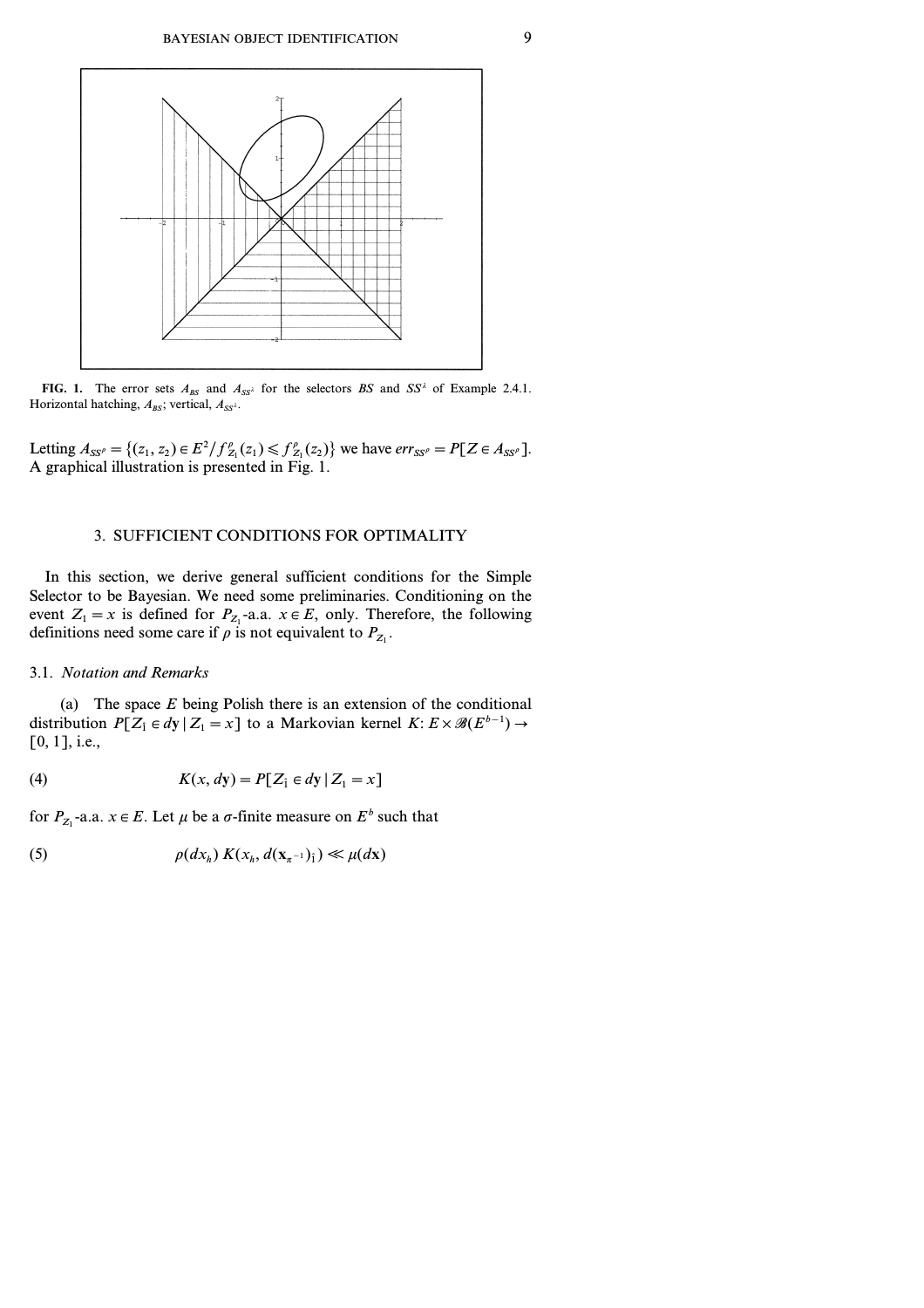for all  $\pi \in \mathcal{S}_b$  and all  $h \in 1..b$  such that  $\pi(h) = 1$ . Note that any such measure satisfies  $P_{Z_{\tau}} \ll \mu$  for all  $\pi \in \mathcal{S}_b$  and hence  $P_{Z_{\tau}} \ll \mu$ . The measure

(6) 
$$
\mu(dx) = \sum_{h=1}^{b} \sum_{\pi: \pi(h)=1} \rho(dx_h) K(x_h, d(\mathbf{x}_{\pi^{-1}})_1)
$$

$$
= \sum_{\pi \in \mathcal{S}_b} \rho(dx_{\pi^{-1}(1)}) K(x_{\pi^{-1}(1)}, d(\mathbf{x}_{\pi^{-1}})_1),
$$

e.g., has the property (5).

(b) Central tools for our analysis are the Markov kernels  $K_h$ : *E* ×  $\mathcal{B}(E^{b-1})$  → [0, 1] defined by

(7) 
$$
K_h(x_h, dx_h) := \frac{1}{q_h} \sum_{\pi: \pi(h) = 1} K(x_h, d(x_{\pi^{-1}})_1) P[T = \pi], \quad h \in 1..b.
$$

It follows from (5) that  $\rho \otimes K_h \ll \mu$ . For each  $h \in 1..b$ , let us choose a version  $D^{\rho}(\cdot, h)$  of the *µ*-density  $d(\rho \otimes K_h)/d\mu$ ,

$$
D^{\rho}(\mathbf{x},h) = \frac{\rho(dx_h) K_h(x_h, dx_h)}{\mu(dx)}.
$$

This density function depends on *K*,  $\rho$ ,  $\mu$ , and *h*; it is unique up to *m*-equivalence.

We will need the following measure-theoretic lemma.

#### 3.2. *Lemma*

Let  $L: E \times \mathcal{B}(F) \to [0, 1]$  be a Markov kernel, let  $\beta$  and  $\mu$  be  $\sigma$ -finite measures on *E* and  $E \times F$ , respectively, and let  $\alpha$  be a probability measure on *E*. If  $\alpha \ll \beta$  and  $\beta \otimes L \ll \mu$  then  $\alpha \otimes L \ll \mu$  and,  $\mu$ -a.s.,

(8) 
$$
\frac{d\alpha \otimes L}{d\mu} = \frac{d\alpha}{d\beta} \cdot \frac{d\beta \otimes L}{d\mu}.
$$

*Proof.* Integrating a measurable function  $f: E \times F \to \mathbb{R}^+$ , using the identity

(9) 
$$
\int g \frac{dx}{dv} dv = \int g dx,
$$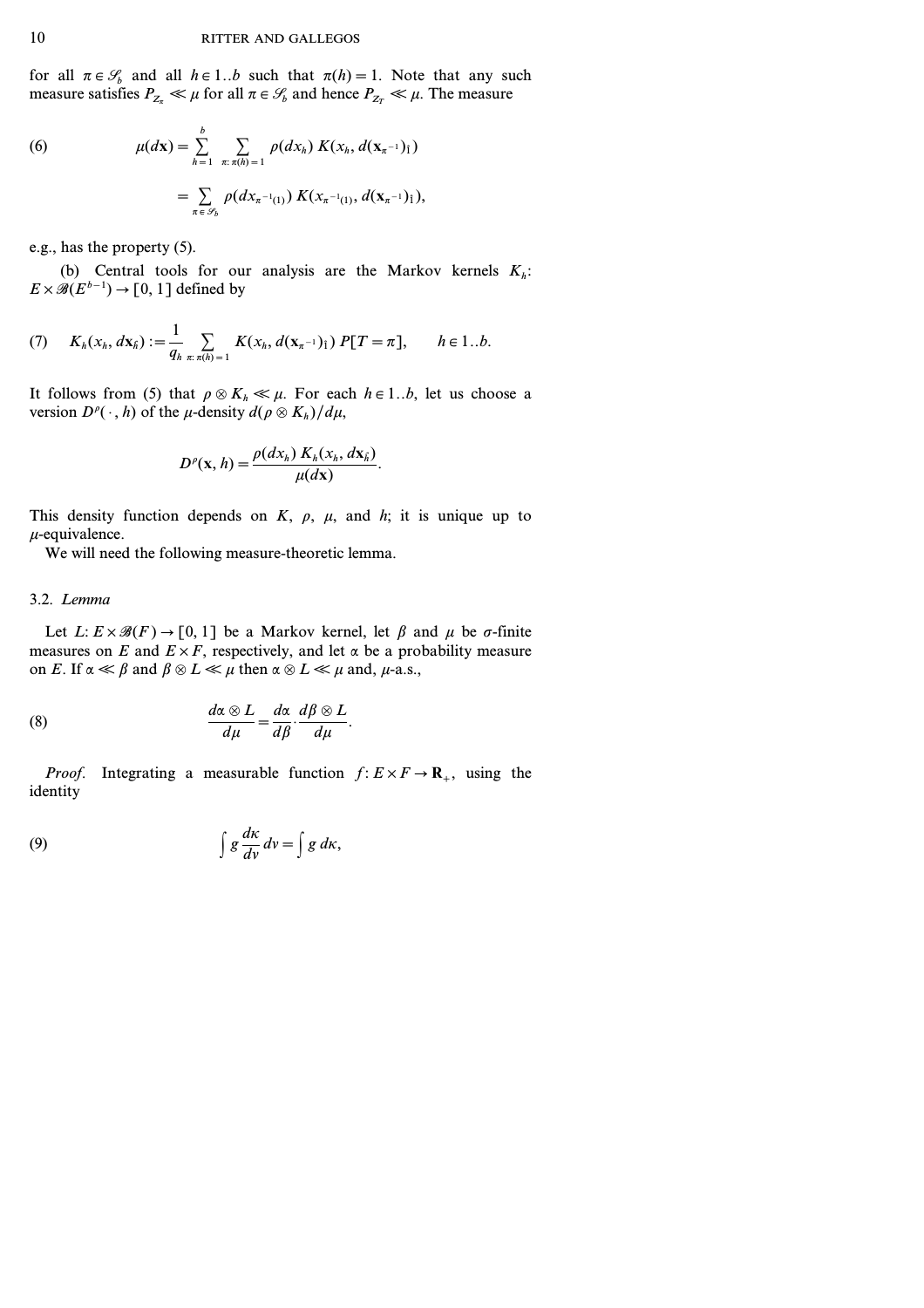and using Fubini's theorem twice we may compute

$$
\int_{E \times F} \mu(dx, dy) \frac{\alpha(dx)}{\beta(dx)} \cdot \frac{\beta \otimes L(dx, dy)}{\mu(dx, dy)} f(x, y)
$$
\n
$$
= \int_{E \times F} \beta \otimes L(dx, dy) \frac{\alpha(dx)}{\beta(dx)} f(x, y)
$$
\n
$$
= \int_{E} \beta(dx) \frac{\alpha(dx)}{\beta(dx)} \int_{F} L(x, dy) f(x, y) = \int_{E} \alpha(dx) \int_{F} L(x, dy) f(x, y)
$$
\n
$$
= \int_{E \times F} \alpha \otimes L(dx, dy) f(x, y).
$$

This being true for all such functions  $f$ , the lemma follows.

# 3.3. *Lemma*

(a) For all  $h \in 1..b$  and  $P_{Z_1}$ -a.a.  $x \in E$ , we have

$$
K_h(x, dy) = P[(Z_T)_{\hat{h}} \in dy \mid Z_1 = x, T(h) = 1].
$$

(b) For all  $h \in 1..b$ , we have

$$
P[Z_T \in dx \,|\, T(h) = 1] = P[Z_1 \in dx_h] \, K_h(x_h, dx_h).
$$

*Proof.* (a) By independence of *Z* and *T*, we obtain from (7) and (4)

$$
K_{h}(x_{h}, d\mathbf{x}_{\hat{h}}) = \frac{1}{q_{h}} \sum_{\pi: \pi(h) = 1} P[Z_{\hat{1}} \in d(\mathbf{x}_{\pi^{-1}})_{\hat{1}} | Z_{1} = x_{h}] P[T = \pi]
$$
  
\n
$$
= \frac{1}{q_{h}} \sum_{\pi: \pi(h) = 1} P[(Z_{\pi})_{\hat{h}} \in d\mathbf{x}_{\hat{h}} | Z_{1} = x_{h}] P[T = \pi]
$$
  
\n
$$
= \frac{1}{q_{h}} \sum_{\pi: \pi(h) = 1} P[(Z_{\pi})_{\hat{h}} \in d\mathbf{x}_{\hat{h}} | Z_{1} = x_{h}] P[T = \pi | Z_{1} = x_{h}]
$$
  
\n
$$
= \frac{1}{q_{h}} P[(Z_{T})_{\hat{h}} \in d\mathbf{x}_{\hat{h}}, T(h) = 1 | Z_{1} = x_{h}]
$$
  
\n
$$
= P[(Z_{T})_{\hat{h}} \in d\mathbf{x}_{\hat{h}} | Z_{1} = x_{h}, T(h) = 1].
$$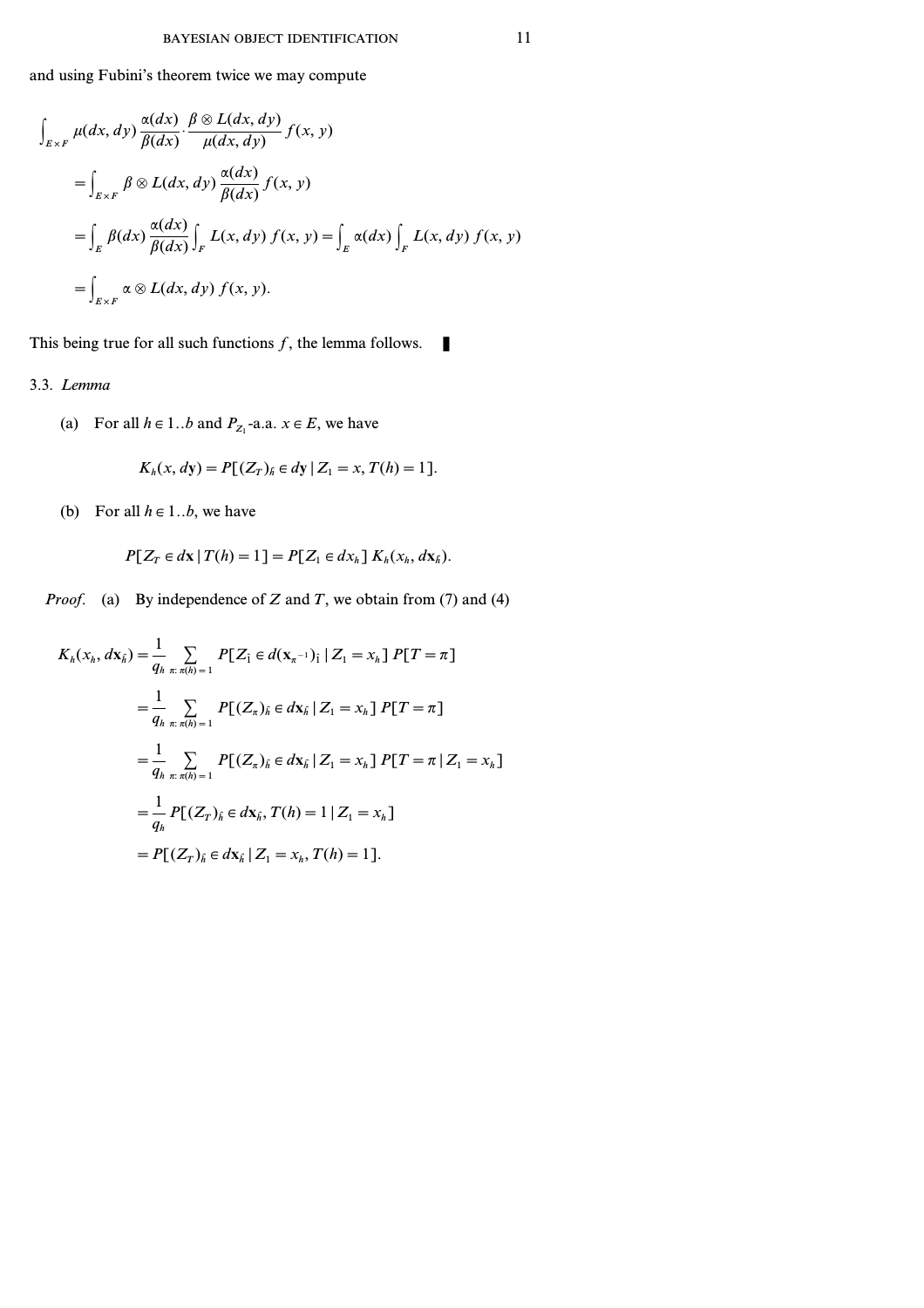(b) Use independence of *Z* and *T* and (a) in order to compute for  $h \in 1..b$ 

(10) 
$$
P[Z_T \in d\mathbf{x}, T(h) = 1]
$$
  
=  $P[(Z_T)_{\hat{h}} \in d\mathbf{x}_{\hat{h}}, Z_1 \in d\mathbf{x}_h, T(h) = 1]$   
=  $P[(Z_T)_{\hat{h}} \in d\mathbf{x}_{\hat{h}} | Z_1 = x_h, T(h) = 1] P[Z_1 \in d\mathbf{x}_{\hat{h}}] P[T(h) = 1]$   
=  $P[Z_1 \in d\mathbf{x}_{\hat{h}}] K_h(\mathbf{x}_{\hat{h}}, d\mathbf{x}_{\hat{h}}) P[T(h) = 1].$ 

Hence, Part (b) follows.

We next formulate two conditions which turn out to be sufficient for optimality of the simple selector.

*Conditions*  $(\mathcal{H}_x^{\rho})$  *and*  $(\mathcal{C}_x^{\rho})$ *.* 

 $(\mathcal{H}_x^{\rho})$   $SS^{\rho}(\mathbf{x}) \subseteq \text{argmax}_{h \in \mathcal{P}(\mathbf{x})} D^{\rho}(\mathbf{x}, h);$ 

( $\mathscr{C}_{\mathbf{x}}^{\rho}$ ) the function  $D^{\rho}(\mathbf{x}, \cdot)$  is constant on the set  $\mathscr{P}(\mathbf{x})$ .

3.4. *Theorem*

(a) Condition  $(\mathscr{C}_{x}^{\rho})$  implies  $(\mathscr{H}_{x}^{\rho})$ .

(b) For  $P_{Z_T}$ -a.a.  $\mathbf{x} \in E^b$ , Condition  $(\mathcal{H}^p_\mathbf{x})$  (or  $(\mathcal{C}^p_\mathbf{x})$ ) implies  $SS^p(\mathbf{x}) =$ *BS(***x***)*.

*Proof.* (a) If  $(\mathcal{C}_x^{\rho})$  is satisfied then

$$
SS^{\rho}(\mathbf{x}) \subseteq \mathcal{P}(\mathbf{x}) = \underset{\mathbf{h} \in \mathcal{P}(\mathbf{x})}{\operatorname{argmax}} \ \mathbf{D}^{\rho}(\mathbf{x}, \mathbf{h}).
$$

(b) By Lemma 3.3(b), we have

$$
P[Z_T \in dx, T(h) = 1] = P[Z_1 \in dx_h] K_h(x_h, dx_h) q_h.
$$

By (5), Lemma 3.2 is applicable to  $F = E^{b-1}$ ,  $L = K_h$ ,  $\alpha = P_{Z_1}$ , and  $\beta = \rho$ . Hence, for  $\mu$ -a.a.  $\mathbf{x} \in E^b$  and for all  $h \in \mathcal{P}(\mathbf{x})$ , we have

(11) 
$$
\frac{P[Z_T \in dx, T(h) = 1]}{\mu(dx)} = \frac{P[Z_1 \in dx_h] K_h(x_h, dx_h)}{\mu(dx)} q_h
$$

$$
= \frac{\rho(dx_h) K_h(x_h, dx_h)}{\mu(dx)} f_{Z_1}^{\rho}(x_h) q_h
$$

$$
= D^{\rho}(x, h) f_{Z_1}^{\rho}(x_h) q_h.
$$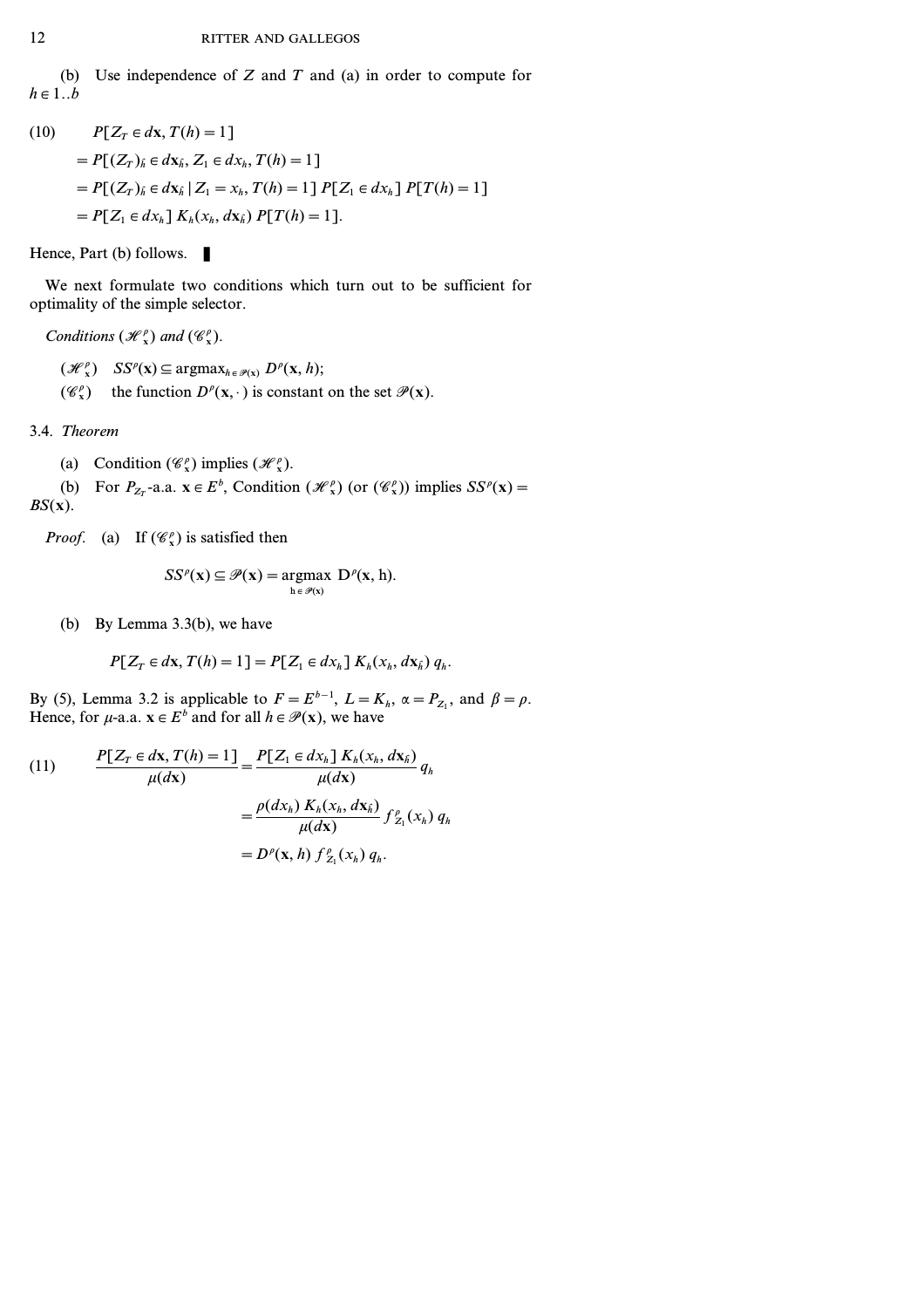This representation, together with (3) and Condition  $(\mathcal{H}_x^{\rho})$ , shows the inclusion  $SS^{\rho}(\mathbf{x}) \subseteq BS(\mathbf{x})$  for  $P_{Z_T}$ -a.a.  $\mathbf{x} \in E^b$ . (Note that both *BS* and  $SS^{\rho}$ are defined  $P_{Z_T}$ -a.s..)

For the converse, first note that for  $P_{Z_T}$ -a.a.  $\mathbf{x} \in E^b$  there exists  $h \in \mathcal{P}(\mathbf{x})$ such that  $D^p(x, h) > 0$ . Indeed, by (11), we have

$$
\frac{P_{Z_T}(d\mathbf{x})}{\mu(d\mathbf{x})} = \sum_h q_h f_{Z_1}^{\rho}(x_h) D^{\rho}(\mathbf{x}, h)
$$

and, hence,

$$
P_{Z_T} \{ \mathbf{x} \in E^b / D^{\rho}(\mathbf{x}, h) = 0 \text{ for all } h \in \mathcal{P}(\mathbf{x}) \}
$$
  
=  $P_{Z_T} \{ \mathbf{x} \in E^b / q_h f_{Z_1}^{\rho} (x_h) D^{\rho}(\mathbf{x}, h) = 0 \text{ for all } h \in 1..b \}$   
=  $P_{Z_T} \{ \mathbf{x} \in E^b / \sum_{h=1}^b q_h f_{Z_1}^{\rho} (x_h) D^{\rho}(\mathbf{x}, h) = 0 \}$   
= 0.

Now, the function  $h \mapsto D^{\rho}(\mathbf{x}, h) f_{Z_1}^{\rho}(x_h) q_h$  has all its maxima in the (nonempty) set  $\mathcal{P}(x)$  since they are strictly positive. By  $(\mathcal{H}_x^{\rho})$ , the set of these maxima coincides with  $SS^{\rho}(x)$ . Thus, the inclusion  $BS(x) \subseteq SS^{\rho}(x)$ follows from (3) and (11).  $\blacksquare$ 

#### 3.5. *Examples*

For the sake of illustration we take a look at two examples. The first one is elementary.

3.5.1. *Disjoint variants*. If the random variants  $Z_i$ ,  $i \in \mathcal{P}(\mathbf{x})$ , are pairwise disjoint, i.e., if their distributions are mutually singular then we have  $(\mathscr{C}_x^{\rho})$  with respect to any reference measure  $\rho$  such that  $P_{Z_1} \ll \rho$ . Indeed, for any observation  $\mathbf{x} \in E^b$  the set  $\mathcal{P}(\mathbf{x}) = \{h \in \mathcal{D}/q_h f_{Z_1}^{\rho}(\mathbf{x}_h) > 0\}$ contains at most one element, hence the claim.

Let us next resume Example 2.4.1 with its notation.

#### 3.5.2. *Two normally distributed variants.*

(a) Condition  $(H_x^{\lambda})$  is satisfied if and only if  $0 < x_1 + x_2 \le \frac{2m}{1-k}$  or  $x_1 = x_2$ .

(b) Condition  $(\mathcal{H}_x^v)$  is satisfied if and only if  $a \le \frac{m}{1-k}$  or  $x_1 = x_2$ .

*Proof.* In order to prove Claim (a) we put  $\mu = \lambda^2 =$  the two-dimensional Lebesgue measure and note that  $\mathcal{P}(x) = \mathcal{D}$  for all  $x \in \mathbb{R}^2$ . Using [4], Theorem 3.2.4, we first determine the right side of Condition  $(H^{\lambda}_{x})$ .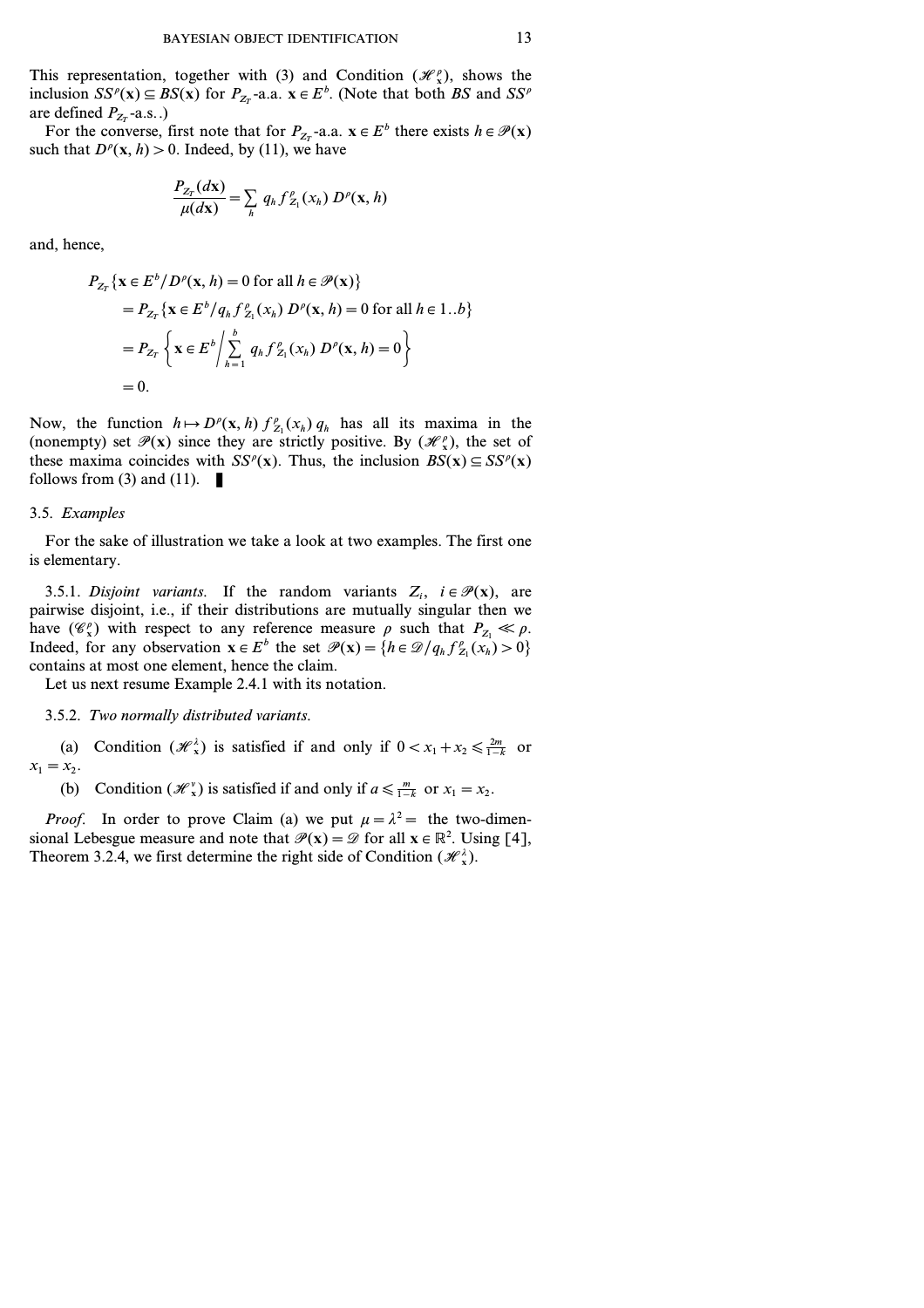$$
\underset{h}{\operatorname{argmax}} \frac{P[Z_2 \in dx_{3-h} | Z_1 = x_h] \lambda(dx_h)}{\mu(dx)} \n= \underset{h}{\operatorname{argmax}} n(m + kx_h, 1 - k^2)(x_{3-h}) \n= \underset{h}{\operatorname{argmin}} (x_{3-h} - m - kx_h)^2.
$$

This is the set of all sites *h* such that

$$
(x_{3-h}-m-kx_h)^2-(x_h-m-kx_{3-h})^2\leq 0
$$

or, equivalently,

$$
\left((x_1 + x_2) - \frac{2m}{1-k}\right)(x_h - x_{3-h}) \ge 0.
$$

A comparison with 2.4.1(b)(i) shows Claim (a).

In order to prove (b) we use again the formula above and deal first with the right side of Condition  $(\mathcal{H}_x^{\nu})$ .

$$
\underset{h}{\operatorname{argmax}} \frac{P[Z_2 \in dx_{3-h} | Z_1 = x_h] \nu(dx_h)}{\mu(dx)} \n= \underset{h}{\operatorname{argmax}} \ n(m + kx_h, 1 - k^2)(x_{3-h}) \ n(a, 1)(x_h) \n= \underset{h}{\operatorname{argmin}} (x_{3-h} - m - kx_h)^2 + (1 - k^2)(x_h - a)^2.
$$

This is the set of all sites *h* such that

$$
(x_{3-h}-m-kx_h)^2+(1-k^2)(x_h-a)^2\leq (x_h-m-kx_{3-h})^2+(1-k^2)(x_{3-h}-a)^2
$$

or, equivalently,

$$
\left(\frac{m}{1-k}-a\right)(x_h-x_{3-h})\leq 0.
$$

A comparison with 2.4.1(c)(i) shows Claim (b).

This example shows, among other things, that Condition  $(\mathcal{H}_x^{\rho})$  is not necessary for optimality of a simple selector *SS<sup>r</sup>* . In Case (a) the set of **x**'s such that  $(\mathcal{H}_x)$  is satisfied is a strict subset of the set where *SS<sup>p</sup>* and *BS* are equal, cf.  $2.4.1(b)(ii)$ ; in Case (b) it coincides with this set (i.e., the whole plane) if *a* is small enough.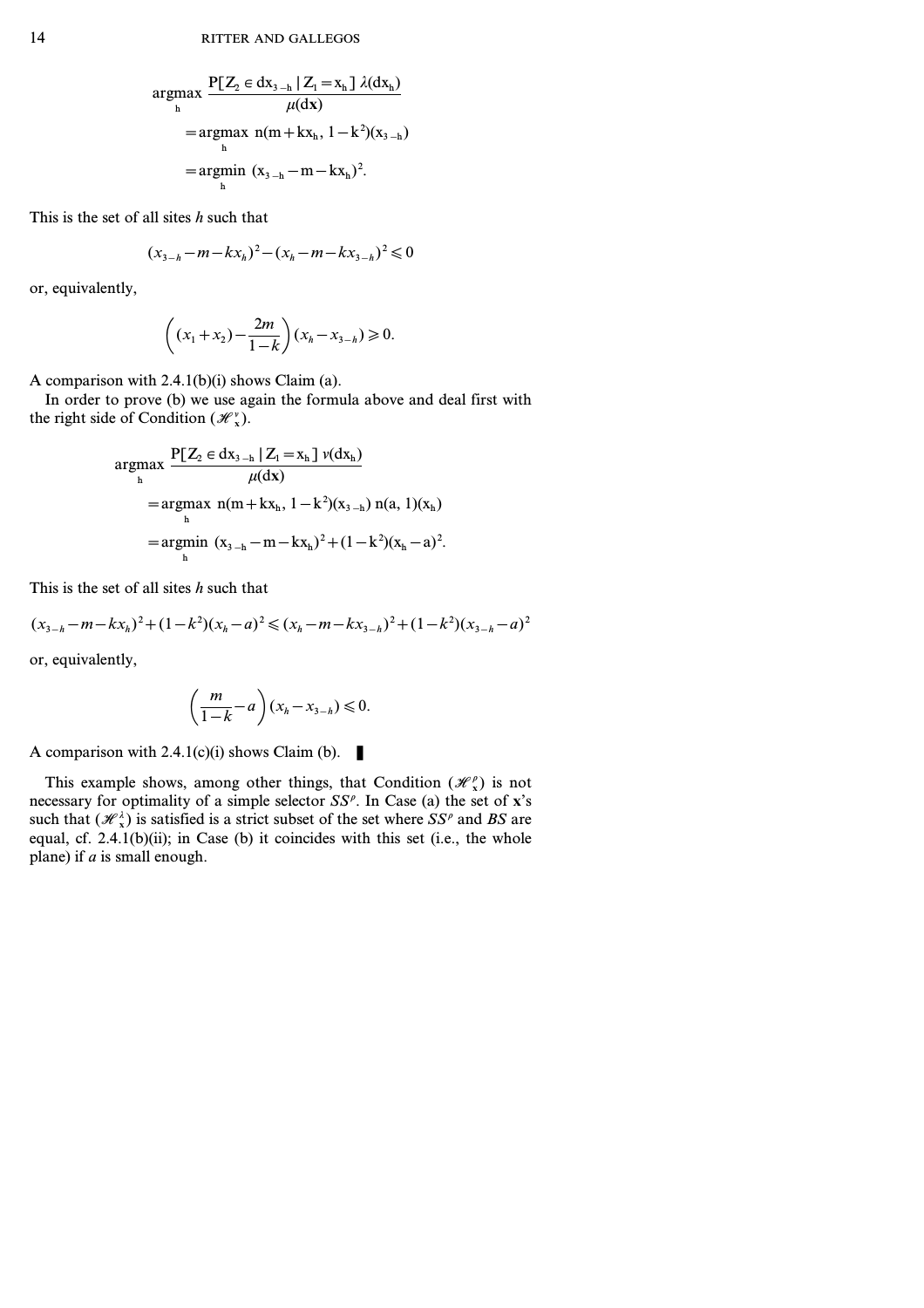In the following, our aim is to study the Condition  $(\mathscr{C}_{x}^{\rho})$ ; we will formulate a number of criteria equivalent with and conditions sufficient for its validity. By Theorem 3.4(b), each of them entails optimality of the simple selector.

3.6. *Theorem*

(a) The following are equivalent.

( $\alpha$ ) There exists  $\rho \gg P_{Z_1}$  such that Condition  $(\mathscr{C}_x^{\rho})$  is satisfied for *m*-a.a. **x**;

( $\beta$ ) there exists a  $P_{Z_1}$ -a.e. strictly positive, measurable function *f*:  $E \rightarrow \mathbb{R}$  such that

(i)  $f(x_h) P[Z_T \in dx | T(k) = 1] = f(x_h) P[Z_T \in dx | T(h) = 1]$  for all  $h, k \in 1..b$ ;

( $\gamma$ ) there exists a  $P_{Z_1}$ -a.e. strictly positive, measurable function *f*:  $E \rightarrow \mathbb{R}$  such that

(ii)  $f(x_h) P[Z_T \in dx | T(1) = 1] = f(x_1) P[Z_T \in dx | T(h) = 1]$  for all  $h \in 1..b$ ;

( $\delta$ ) there exists a  $\sigma$ -finite measure  $\nu$  on  $E^b$  such that, for all  $h \in 1..b$ ,  $P[Z_T \in |T(h)=1] \ll v$  and the density function

$$
P[Z_T \in dx \mid T(h) = 1]/\nu(dx) = g(x_h)
$$

depends on  $x_h$  alone.

(b) In this case, we have  $f = g = f_{Z_1}^{\rho}$ .

*Proof.* Let  $E_h = {\mathbf{x} \in E^b / f(x_h) > 0}$ ,  $h \in 1..b$ , where *f* is given by the context.

Assume first ( $\alpha$ ) and put  $f = f_{Z_1}^{\rho}$ . For any measurable subset  $B \subseteq E^b$  and any  $h, k \in 1..b$ , we deduce from  $(\mathscr{C}_x^{\rho})$ 

$$
\int_{B} f(x_{h}) P[Z_{1} \in dx_{k}] K_{k}(x_{k}, d\mathbf{x}_{k}) = \int_{B \cap E_{h} \cap E_{k}} f(x_{h}) f(x_{k}) \rho(dx_{k}) K_{k}(x_{k}, d\mathbf{x}_{k})
$$
\n
$$
= \int_{B \cap E_{h} \cap E_{k}} f(x_{h}) f(x_{h}) \rho(dx_{h}) K_{h}(x_{h}, d\mathbf{x}_{h})
$$
\n
$$
= \int_{B} f(x_{k}) P[Z_{1} \in dx_{h}] K_{h}(x_{h}, d\mathbf{x}_{h}).
$$

Statement (i) now follows from 3.3(b). This proves ( $\beta$ ) with  $f = f_{Z_1}^{\rho}$ . Assume next (*b*). By assumption and by independence of *Z* and *T*,

(12) 
$$
P[Z_T \in E_h | T(h) = 1] = P_{Z_1}[f > 0] = 1.
$$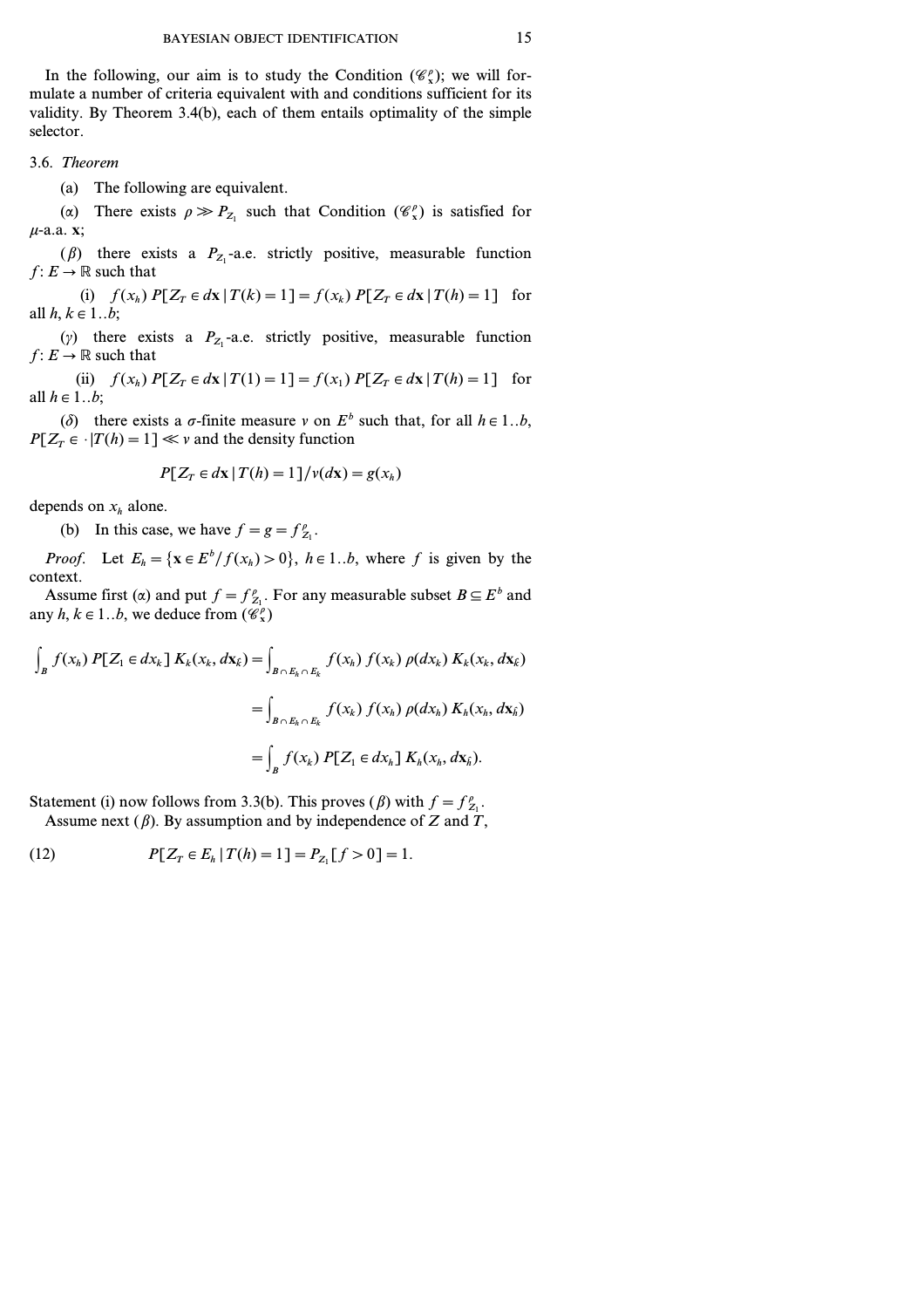Thus, the expression

$$
\nu_h(dx) := \frac{1}{f(x_h)} P[Z_T \in dx \mid T(h) = 1]
$$

defines a  $\sigma$ -finite measure  $v_h$  on  $E_h$  and it follows from (i) that  $v_h = v_k$  on  $E_h \cap E_k$ . Therefore, there is a joint extension *v* of all measures  $v_h$  to  $E^b$ . Using again (12), we see that the *v*-density of  $P[Z_T \in dx | Th = 1]$  equals *f* both on  $E_h$  and off  $E_h$ , where both sides vanish. This is ( $\delta$ ) with  $g = f$ .

We next show that  $(\delta)$  implies  $(\gamma)$ . Integrating the equality

$$
P[Z_T \in dx \,|\, T(h) = 1] = g(x_h) \,v(dx)
$$

over *Eb−1* with respect to *d***x***<sup>h</sup> <sup>ˆ</sup>* we obtain, using independence of *Z* and *T*,

$$
P[Z_1 \in dx_h] = P[Z_{T(h)} \in dx_h | T(h) = 1] = g(x_h) v_h(dx_h),
$$

where  $v_h$  is the projection of *v* onto the *h*th factor of  $E^b$ . It follows that  $v_h$  is  $\sigma$ -finite on the set  $F = \{x \in E/g(x) > 0\}$  and that *g* is strictly positive  $P_{Z_1}$ -a.s.. Now, the assumption implies

$$
g(x_1) P[Z_T \in dx | T(h) = 1]
$$
  
=  $g(x_1) g(x_h) v(dx) = g(x_h) P[Z_T \in dx | T(1) = 1]$ 

which is (ii) with  $f = g$ .

It remains to prove that ( $\gamma$ ) implies ( $\alpha$ ). Putting  $\rho = P_{Z_1}/f$ , we show that  $D^{\rho}(\mathbf{x}, h) = D^{\rho}(\mathbf{x}, k)$  for *µ*-a.a  $\mathbf{x} \in E_h \cap E_k$  which will imply Condition  $(\mathcal{C}^{\rho}_{\mathbf{x}})$ for  $\mu$ -a.a  $\mathbf{x} \in E^b$ . (Here, as always,  $\mu$  is as in (5).) By 3.3(b) and (ii), we have

$$
f(x_1) P[Z_1 \in dx_h] K_h(x_h, dx_h) = f(x_1) P[Z_T \in dx | T(h) = 1]
$$
  
=  $f(x_h) P[Z_T \in dx | T(1) = 1]$   
=  $f(x_h) P[Z_1 \in dx_1] K_1(x_1, dx_1).$ 

Applying this equality to *k* instead of *h* and using (ii) again, we obtain

$$
f(x_h) f(x_1) P[Z_1 \in dx_k] K_k(x_k, dx_k) = f(x_h) f(x_k) P[Z_1 \in dx_1] K_1(x_1, dx_1)
$$
  
=  $f(x_k) f(x_1) P[Z_1 \in dx_h] K_k(x_k, dx_h)$ 

and, thus,

(13) 
$$
f(x_h) P[Z_1 \in dx_k] K_k(x_k, dx_k) = f(x_k) P[Z_1 \in dx_h] K_k(x_h, dx_h)
$$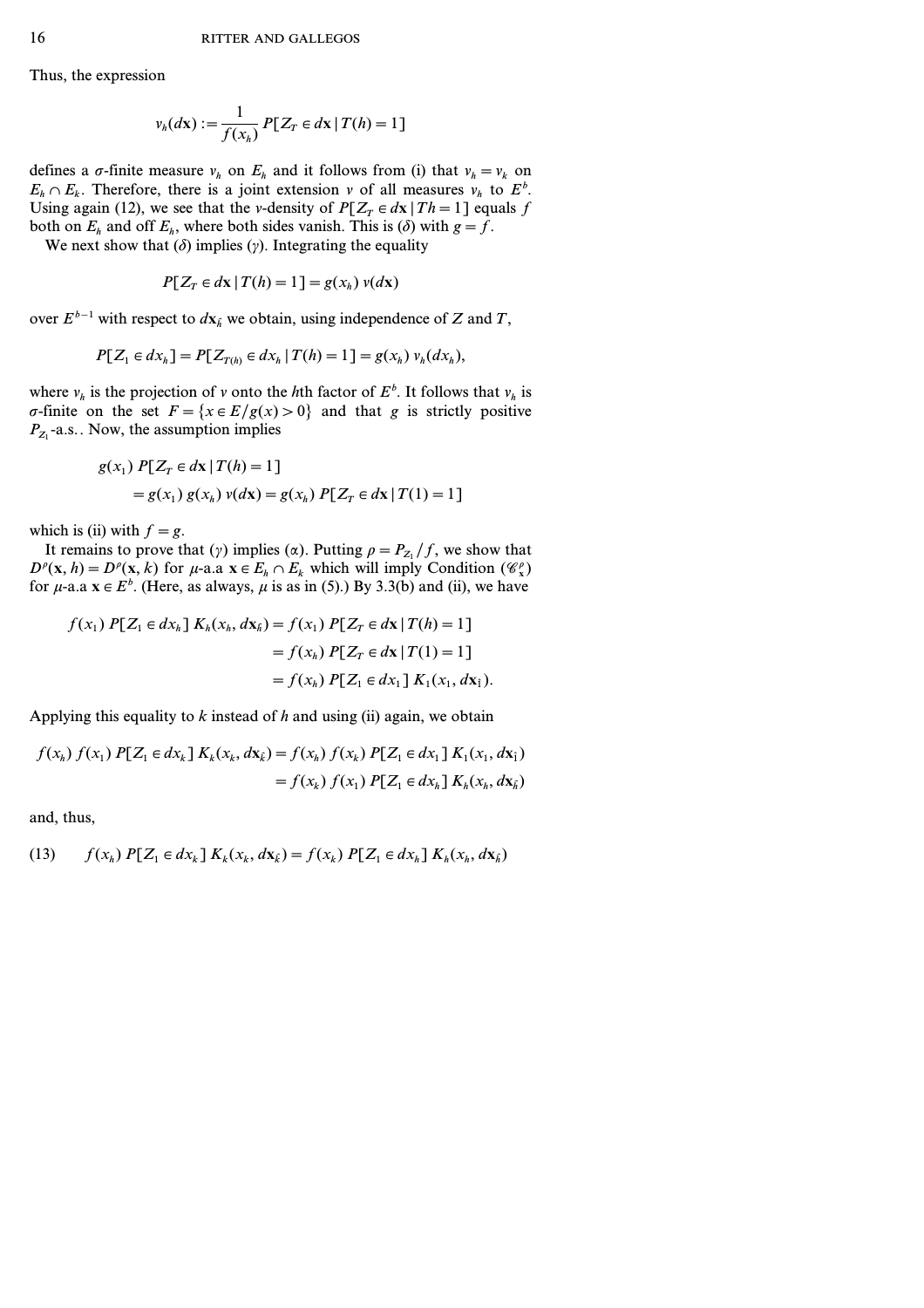for all *h* and *k*. This means that, for  $\mathbf{x} \in E_h \cap E_k$ , we have

$$
\rho(dx_k) K_k(x_k, dx_k) = \frac{1}{f(x_k)} P[Z_1 \in dx_k] K_k(x_k, dx_k)
$$
  
= 
$$
\frac{1}{f(x_h)} P[Z_1 \in dx_h] K_k(x_h, dx_h) = \rho(dx_h) K_k(x_h, dx_h);
$$

this is the claim.  $\blacksquare$ 

The equivalence of Parts  $(\alpha)$  and  $(\delta)$  in Theorem 3.6 indicates how to construct a reference measure  $\rho$  from a suitable measure  $\nu$  on  $E^b$ . We propose two different approaches to verify Statement  $(\delta)$ . The first is exchangeability and the second regularity of *T* as introduced below. A measure on a product space *E<sup>n</sup>* is *exchangeable* if it remains unchanged under any permutation of the *n* coordinates.

# 3.7. *Corollary*

Let *v* be an exchangeable measure on  $E^b$  such that  $P_z \ll v$  (e.g.  $v = \mu$  in (6)). If  $P_Z(dx)/\nu(dx) = g(x_1)$  is a function of  $x_1$  alone then we have  $(\mathscr{C}_x)$ with  $\rho = P_{Z_1}/g$  for  $\mu$ -a.a.  $\mathbf{x} \in E^b$ .

*Proof.* By exchangeability of  $\nu$  and the hypothesis we have for all  $h \in 1..b$ 

(14) 
$$
\frac{P[Z_T \in dx | T(h) = 1]}{v(dx)} = \frac{1}{q_h} \frac{P[Z_T \in dx, T(h) = 1]}{v(dx)}
$$

$$
= \frac{1}{q_h} \sum_{\substack{x: \pi(h) = 1}} \frac{P[Z_\pi \in dx]}{v(dx)} P[T = \pi]
$$

$$
= \frac{1}{q_h} \sum_{\substack{x: \pi(h) = 1}} \frac{P[Z \in dx_{\pi^{-1}}]}{v(dx_{\pi^{-1}})} P[T = \pi]
$$

$$
= \frac{1}{q_h} \sum_{\substack{x: \pi(h) = 1}} g(x_h) P[T = \pi] = g(x_h).
$$

This shows  $3.6(\delta)$  and the corollary follows from Theorem 3.6.

The joint random variable *Z* is *exchangeable conditional on*  $Z_1$  if the distribution  $P[Z_1 \in \cdot | Z_1 = x]$  on  $E^{b-1}$  is exchangeable for  $P_{Z_1}$ -a.a.  $x \in E$ . Since, for any permutation  $\pi \in \mathcal{G}_{b-1}$ , we have

$$
P[Z_{\pi} \in dx] = P[(Z_{\pi})_i \in dx_i | Z_1 = x_1] P[Z_1 \in dx_1],
$$

the characterization of the conditional probability shows that this conditional exchangeability is tantamount to equivalence of  $Z_p$  and  $Z_p$ for all such permutations. From the assumptions of Corollary 3.7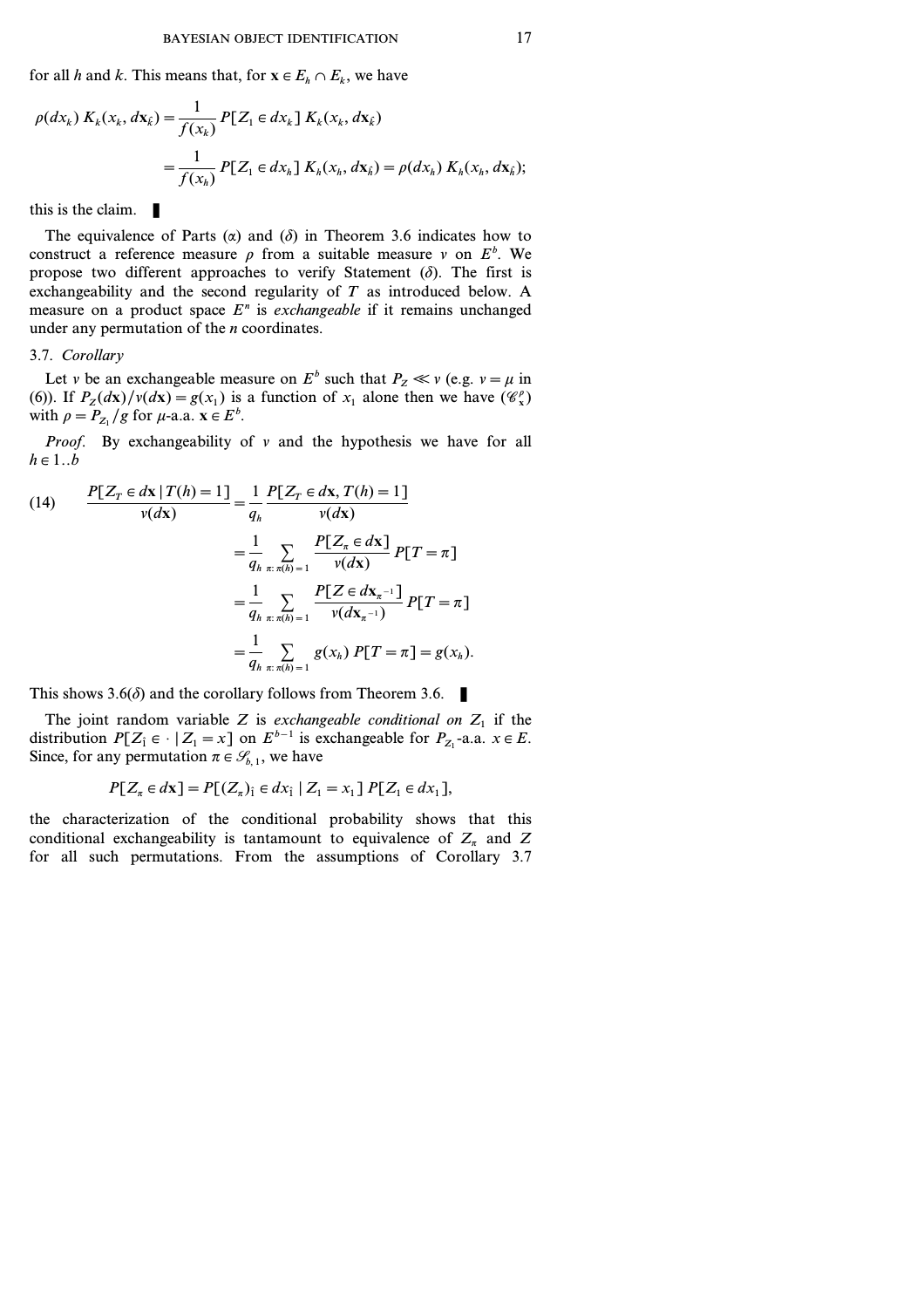it follows  $P_{Z_{\tau}}(d\mathbf{x}) = g(x_1) v_{\tau}(d\mathbf{x}) = P_Z(d\mathbf{x})$  for all  $\pi \in \mathcal{S}_{b,1}$ . Hence *Z* is exchangeable conditional on  $Z_1$ , here.

The last corollary can easily be applied to the following independent case.

### 3.8. *Corollary*

Let all *b* variants be independent, let  $Z_2, ..., Z_b$  be identically distributed, and suppose that  $P_{Z_1}$  is absolutely continuous with respect to  $P_{Z_2}$ . Then ( $\mathcal{C}^{\rho}_{\mathbf{x}}$ ) is satisfied with  $\rho = P_{Z_2}$  for  $(P_{Z_2})^{\otimes b}$ -a.a.  $\mathbf{x} \in E^b$ .

*Regularity* of *T*. We call the random permutation *T regular* if the probability  $P[T = \pi]$  depends on the site  $\pi^{-1}(1)$  of the regular variant, only. Since simple selectors use mainly the properties of the regular variant, regularity of *T* is a natural assumption in the present context. Plainly, *T* is regular if and only if  $P_T$  is uniform on each set  $\mathscr{S}_{b,h}$ , i.e., if  $P[T=\pi] =$  $q_h/(b-1)!$  when  $\pi(h) = 1$ . Of course, if  $b = 2$  then *T* is always regular.

Let us adapt 3.6( $\delta$ ) to the case of a regular *T*. Let *S*:  $(\Omega, P) \rightarrow \mathcal{G}_{b, 1}$ be a uniformly distributed random permutation, independent of *Z*. By independence, we have, for all  $h \in 1..b$ ,

(15) 
$$
P[Z_T \in d\mathbf{x} | T(h) = 1]
$$
  
=  $\sum_{\pi \in \mathcal{S}_{b,h}} P[Z_{\pi} \in d\mathbf{x}] \frac{P[T = \pi]}{q_h} = \frac{1}{(b-1)!} \sum_{\pi \in \mathcal{S}_{b,h}} P[Z_{\pi} \in d\mathbf{x}]$   
=  $\sum_{\pi \in \mathcal{S}_{b,1}} P[(Z_{\pi})_{(1,h)} \in d\mathbf{x}, S = \pi] = P[(Z_S)_{(1,h)} \in d\mathbf{x}].$ 

Therefore, if *T* is regular then 3.6(i) assumes the simpler form

$$
f(x_h) P[(Z_S)_{(1,k)} \in d\mathbf{x}] = f(x_k) P[(Z_S)_{(1,h)} \in d\mathbf{x}], \quad h, k \in 1..b.
$$

#### 3.9. *Corollary*

Let *T* be regular and let *v* be an exchangeable measure on  $E^b$  such that  $P_{Z_s} \ll v$  (e.g.  $v = \mu$  in (6)). If  $P_{Z_s}(dx)/v(dx) = g(x_1)$  depends on the first argument *x*<sub>1</sub> of **x** alone then we have  $(\mathcal{C}^{\rho}_{x})$  with  $\rho = P_{Z_1}/g$  for  $\mu$ -a.a.  $\mathbf{x} \in E^b$ .

*Proof.* By (15) together with exchangeability of *v* and the hypothesis, we have for all  $h \in 1..b$ 

$$
\frac{P[Z_T \in dx \mid T(h) = 1]}{\nu(dx)} = \frac{P[(Z_S)_{(1,h)} \in dx]}{\nu(dx)} = \frac{P[Z_S \in dx_{(1,h)}]}{\nu(dx_{(1,h)})} = g(x_h).
$$

This shows  $3.6(\delta)$  and the corollary follows from Theorem 3.6.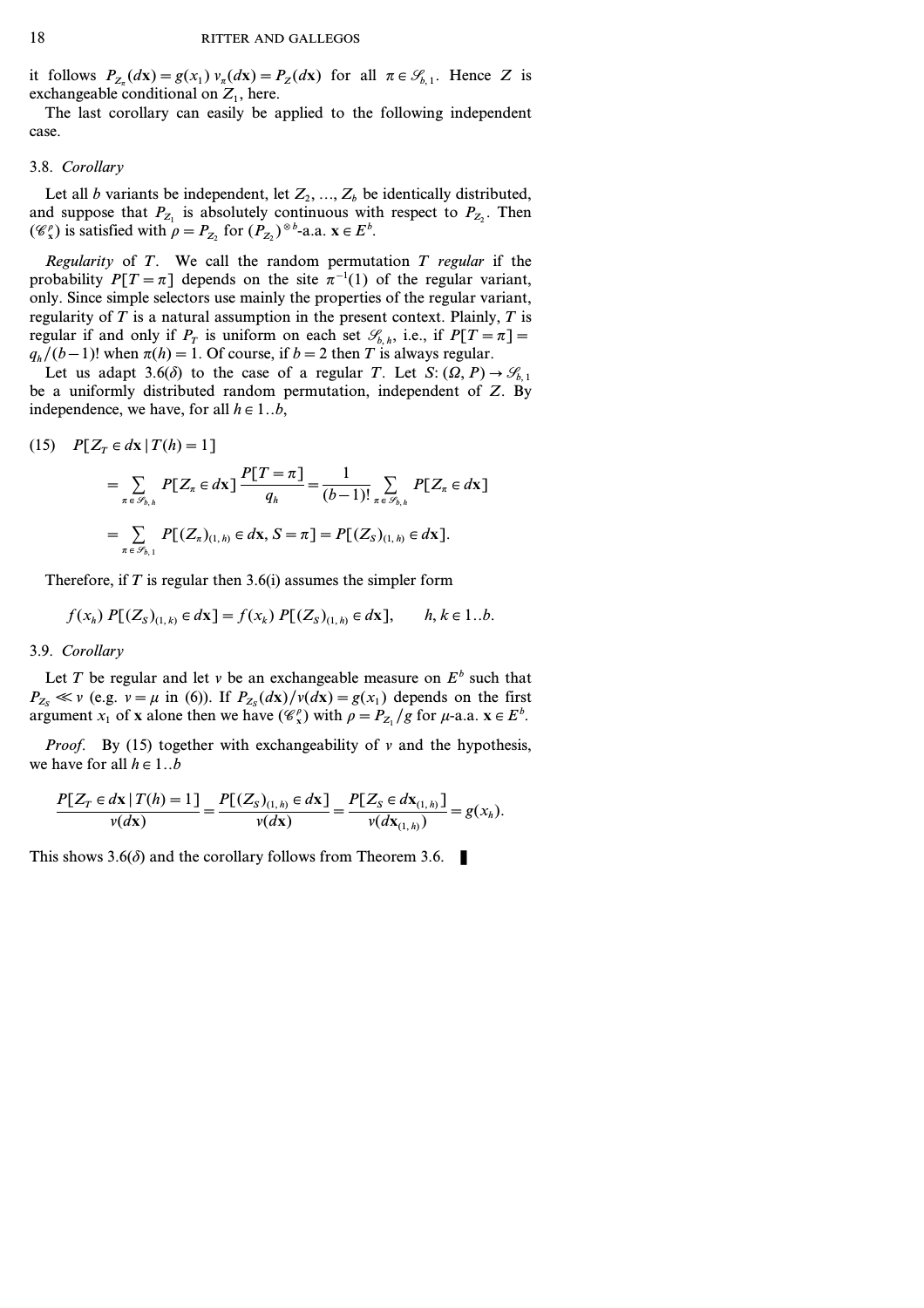#### 3.10. *Corollary*

Let *T* be regular and assume that the *b* random variables  $Z_1, Z_{S(2)}, ..., Z_{S(b)}$ are independent. If  $P_{Z_1} \ll P_{Z_{S(2)}}$  then  $(\mathscr{C}_x^{\rho})$  is satisfied with  $\rho = P_{Z_{S(2)}}$  for  $(P_{Z_{S(2)}})^{\otimes b}$ -a.a.  $\mathbf{x} \in E^b$ .

*Proof.* We may put  $v(dx) := (P_{Z_{S(2)}} \otimes P_{Z_{S(2)}} \otimes \cdots \otimes P_{Z_{S(b)}}) = (P_{Z_{S(2)}})^{\otimes b}$ and the claim follows from Corollary 3.9.  $\blacksquare$ 

#### 3.11. *Examples*

(a) Let *E* be finite or a bounded interval in  $\mathbb R$  and suppose that *T* is regular. If the regular variant  $Z_1$  is independent of the joint irregular variants  $(Z_2, ..., Z_b)$ , if  $P_{Z_1} \ll P_{Z_{S(2)}},$  and if  $(Z_{S(2)}, ..., Z_{S(b)})$  is uniformly distributed on *Eb−1* then the assumptions of Corollary 3.10 are satisfied. Corollary 3.8 may not be applicable.

(b) There exist random variables  $Z_1, \ldots, Z_b$  not of the form (a) such that the assumptions of Corollary 3.10 are satisfied but Corollary 3.8 fails to be applicable. Consider the following example: Let  $b = 3$ , let  $E = 0.1$ , and let the regular variant  $Z_1$ :  $(\Omega, P) \rightarrow E$  be independent of  $(Z_2, Z_3)$ :  $(\Omega, P) \rightarrow E \times E$ . Furthermore, let the joint distribution of  $(Z_2, Z_3)$  be defined by

$$
P[Z_2 = 0, Z_3 = 0] = \frac{1}{2}, \qquad P[Z_2 = 1, Z_3 = 0] = 0,
$$
  

$$
P[Z_2 = 0, Z_3 = 1] = \sqrt{2} - 1, \qquad P[Z_2 = 1, Z_3 = 1] = \frac{3}{2} - \sqrt{2}.
$$

The irregular variants  $Z_2, Z_3$  are neither independent nor identically distributed. However,  $P_{(Z_{S(2)}, Z_{S(3)})} = \frac{1}{2} [P_{(Z_2, Z_3)} + P_{(Z_3, Z_2)}]$  and simple algebraic manipulations show that this is the tensor square of the distribution  $Z_{S(2)} = (\sqrt{2}/2, 1 - \sqrt{2}/2).$ 

This concludes our discussion of Theorem 3.6. The following theorem suggests how to construct a reference measure  $\rho$  such that  $(\mathscr{C}_x^{\rho})$  holds starting from the kernels  $K_h$ .

#### 3.12. *Theorem*

Let  $\rho$  be a  $\sigma$ -finite measure on *E* such that  $P_{Z_1} \ll \rho$ . If the measure  $\rho \otimes K_h$  on  $E^b$  is exchangeable and independent of *h* then we have  $(\mathscr{C}_x^{\rho})$  for  $\mu$ -a.a.  $\mathbf{x} \in E^b$ .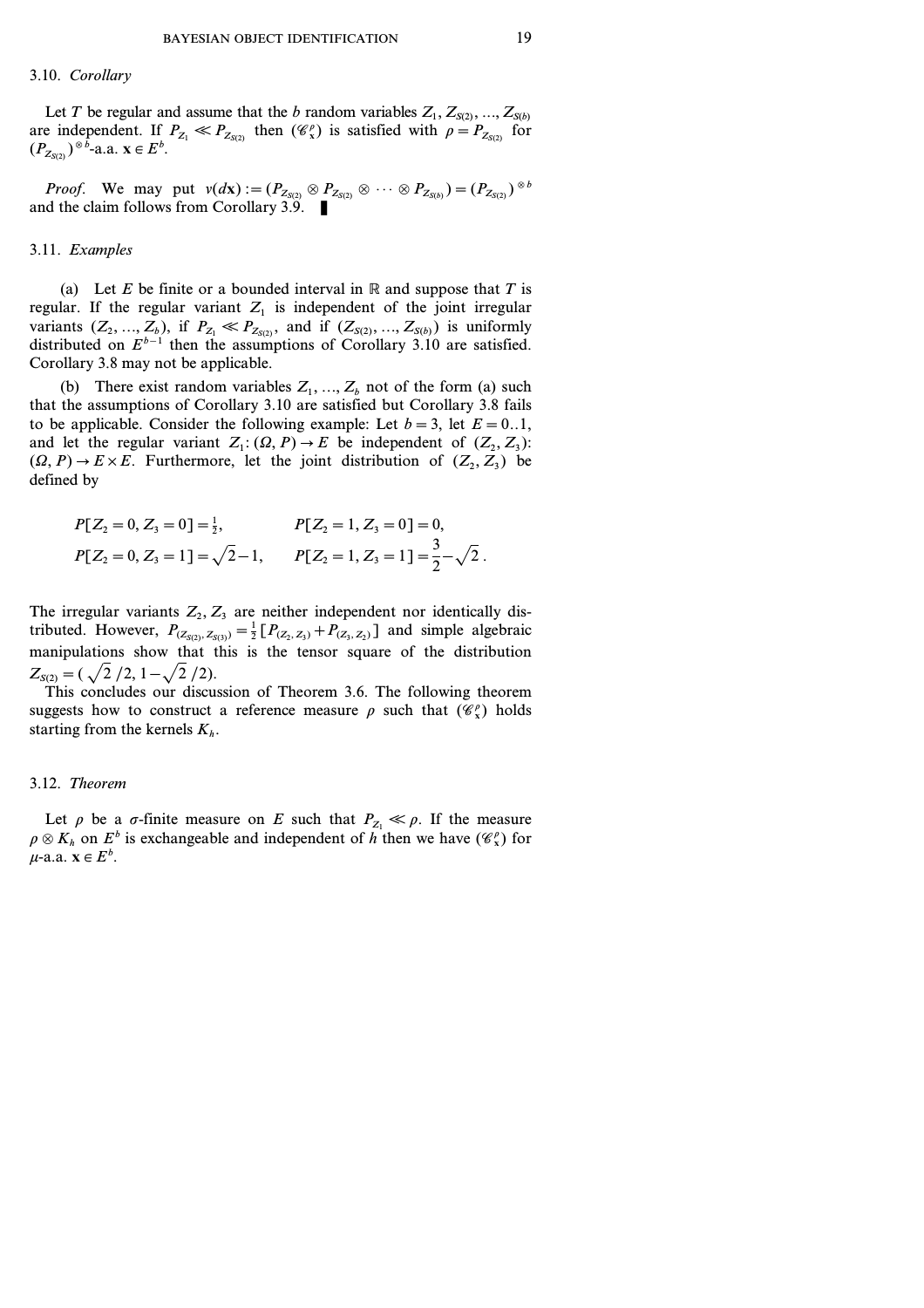*Proof.* Using the assumptions on  $\rho \otimes K_h$ , we infer from 3.1(b)

$$
\mu(dx) D^{\rho}(\mathbf{x}, h) = \rho \otimes K_h(x_h, d\mathbf{x}_{\hat{h}})
$$
  
=  $\rho \otimes K_1(x_h, d\mathbf{x}_{\hat{h}})$   
=  $\rho \otimes K_1(x_1, d\mathbf{x}_1) = \mu(dx) D^{\rho}(\mathbf{x}, 1).$ 

This equality implies  $D^{\rho}(\cdot, h) = D^{\rho}(\cdot, 1)$  *µ*-a.s. establishing  $(\mathscr{C}_{x}^{\rho})$  for *µ*-a.a.  $\mathbf{x} \in E^b$ .

Let us next draw some conclusions from Theorem 3.12. We deal first with conditions guaranteeing existence of a measure  $\rho$  so that the product  $\rho \otimes K_h$  is exchangeable; we will subsequently deal with the question of equality of the measures  $\rho \otimes K_h$ ,  $h \in 1..b$ . A Markov kernel  $N: E \times \mathcal{B}(E) \rightarrow$  $[0, 1]$  is *reversible* with *reversible* measure  $\rho$  on  $\mathcal{B}(E)$  if the *equation of detailed balance*

$$
\rho(dx) N(x, dy) = \rho(dy) N(y, dx)
$$

holds, i.e., if the measure  $\rho \otimes N$  is *exchangeable* on  $E \times E$ . Now, given a kernel *M*:  $E \times \mathcal{B}(E^{b-1})$  → [0, 1], let us investigate, under what conditions  $\rho \otimes M$  is exchangeable if  $b > 2$ . To this end, we derive from *M* two more Markovian kernels. The first,  $M: E \times \mathcal{B}(E) \rightarrow [0, 1]$ , is the projection of *M* defined by

$$
M'(x, dy) = M(x, dy \times E^{b-1}), \qquad x \in E.
$$

Since *E* is Polish, there is also a Markovian kernel  $M_p$ :  $(E \times E) \times \mathcal{B}(E^{b-2})$  $\rightarrow$  [0, 1] associated with  $\rho$  and *M* such that

$$
M_{\rho}((x, y), d\mathbf{z}) = (\rho \otimes M)[(i_3, ..., i_b) \in d\mathbf{z} | i_1 = x, i_2 = y];
$$

here,  $i_k$  is the projection of  $E^b$  onto the *k*th factor. By the product formula for conditional probabilities, we have

(16) 
$$
M(x, dy \, dz) = M'(x, dy) M_{\rho}((x, y), dz)
$$

for  $\rho$ -a.a.  $x \in E$ . Note that  $M_\rho$  is essentially a function of M, namely

$$
M_{\rho}((x, y), dz) = M(x, \cdot) [(i_3, ..., i_b) \in dz | i_2 = y].
$$

(Had we defined  $M_{\rho}$  by this formula, simultaneous measurability of  $M_{\rho}$  in  $x$  and  $y$  would not be guaranteed.) It is these kernels that appear in the following lemma.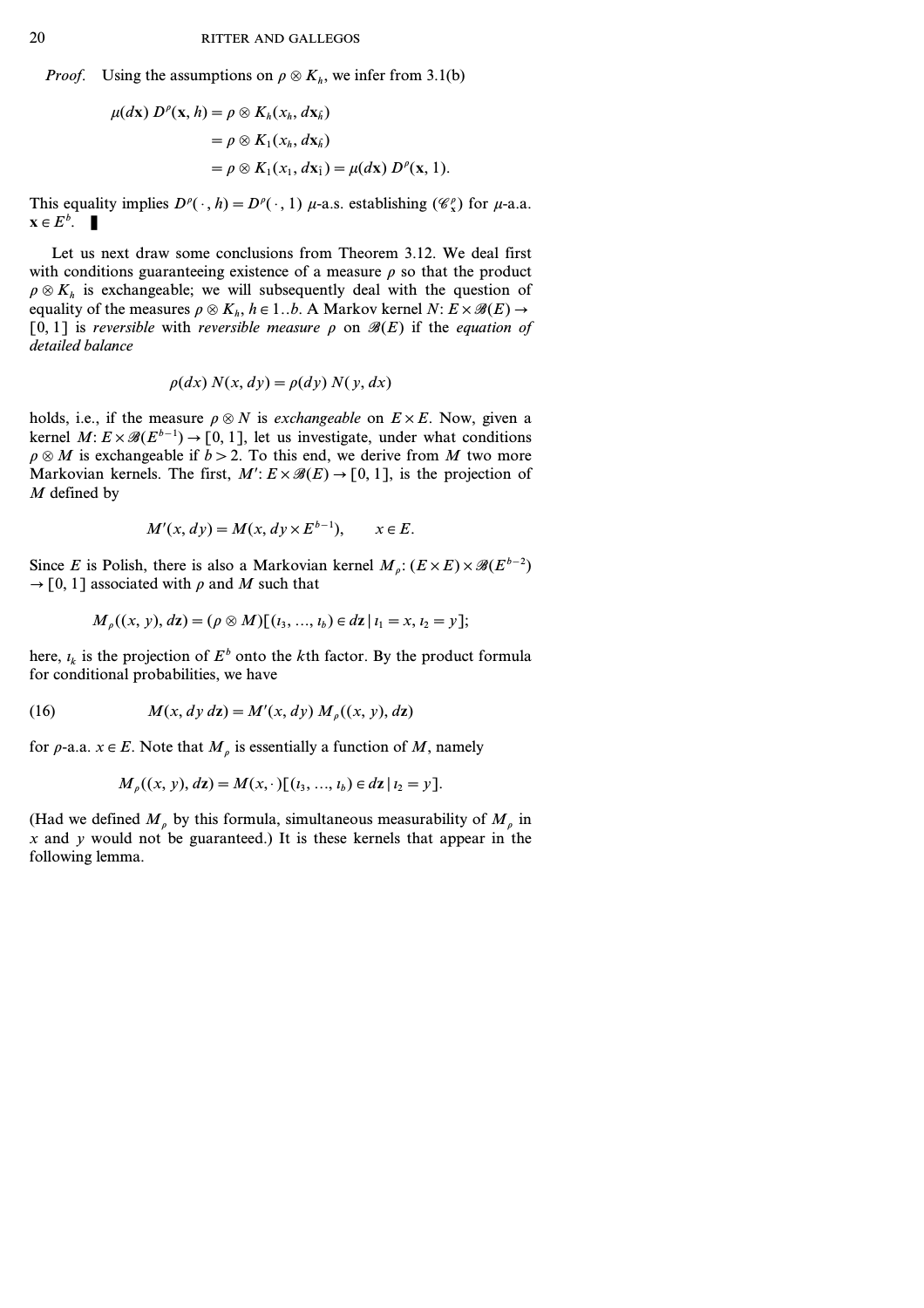#### 3.13. *Lemma*

If  $b > 2$  then the following are equivalent for a  $\sigma$ -finite measure  $\rho$  on *E*.

- (a) The measure  $\rho \otimes M$  is exchangeable.
- (b) (i)  $M(x, \cdot)$  is exchangeable for  $\rho$ -a.a.  $x \in E$ ;
	- (ii) the measure  $\rho \otimes M$  is symmetric in its first two coordinates.
- (c) (i)  $M(x, \cdot)$  is exchangeable for  $\rho$ -a.a.  $x \in E$ ;
	- (iii)  $\rho$  is reversible with respect to *M*';

(iv)  $M<sub>o</sub>((x, y), \cdot)$  is symmetric in *x* and *y* for  $\rho(dx) M'(x, dy)$ a.a.  $(x, y) \in E \times E$ .

*Proof.* Part (i) of the implication (a)  $\Rightarrow$  (b) follows from conditioning  $\rho \otimes M$  on the first coordinate and (ii) is immediate. Assume now (b). Integrating the equality  $\rho(dx_1) M(x_1, dx_1) = \rho(dx_2) M(x_2, dx_2)$  over the last *b−2* coordinates we obtain the equation of detailed balance for *r* and  $M'$ ; i.e., (iii). In order to prove (iv) we use symmetry (ii) and (16) to compute

$$
\rho(dx_2) M'(x_2, dx_1) M_{\rho}((x_2, x_1), dx_{\hat{u}})
$$
  
=  $\rho(dx_2) M(x_2, dx_2)$   
=  $\rho(dx_1) M(x_1, dx_1)$   
=  $\rho(dx_1) M'(x_1, dx_2) M_{\rho}((x_1, x_2), dx_{\hat{u}}).$ 

Part (c) now follows from (iii).

Turning to the implication (c)  $\Rightarrow$  (a) we let now  $\rho$  be as in (c). By (i), it is sufficient to prove that  $\rho(dx_h) M(x_h, x_h)$  does not depend on  $h \in 1..b$ . This follows from the subsequent chain of equations which uses (16), (iv), (iii), and (i) in this order.

$$
\rho(dx_h) M(x_h, d\mathbf{x}_{\hat{h}})
$$
  
=  $\rho(dx_h) M'(x_h, dx_1) M_{\rho}((x_h, x_1), d\mathbf{x}_{\hat{h}})$   
=  $\rho(dx_h) M'(x_h, dx_1) M_{\rho}((x_1, x_h), d\mathbf{x}_{\hat{h}})$   
=  $\rho(dx_1) M'(x_1, dx_h) M_{\rho}((x_1, x_h), d\mathbf{x}_{\hat{h}})$   
=  $\rho(dx_1) M(x_1, dx_h d\mathbf{x}_{\hat{h}})$   
=  $\rho(dx_1) M(x_1, dx_{\hat{h}}).$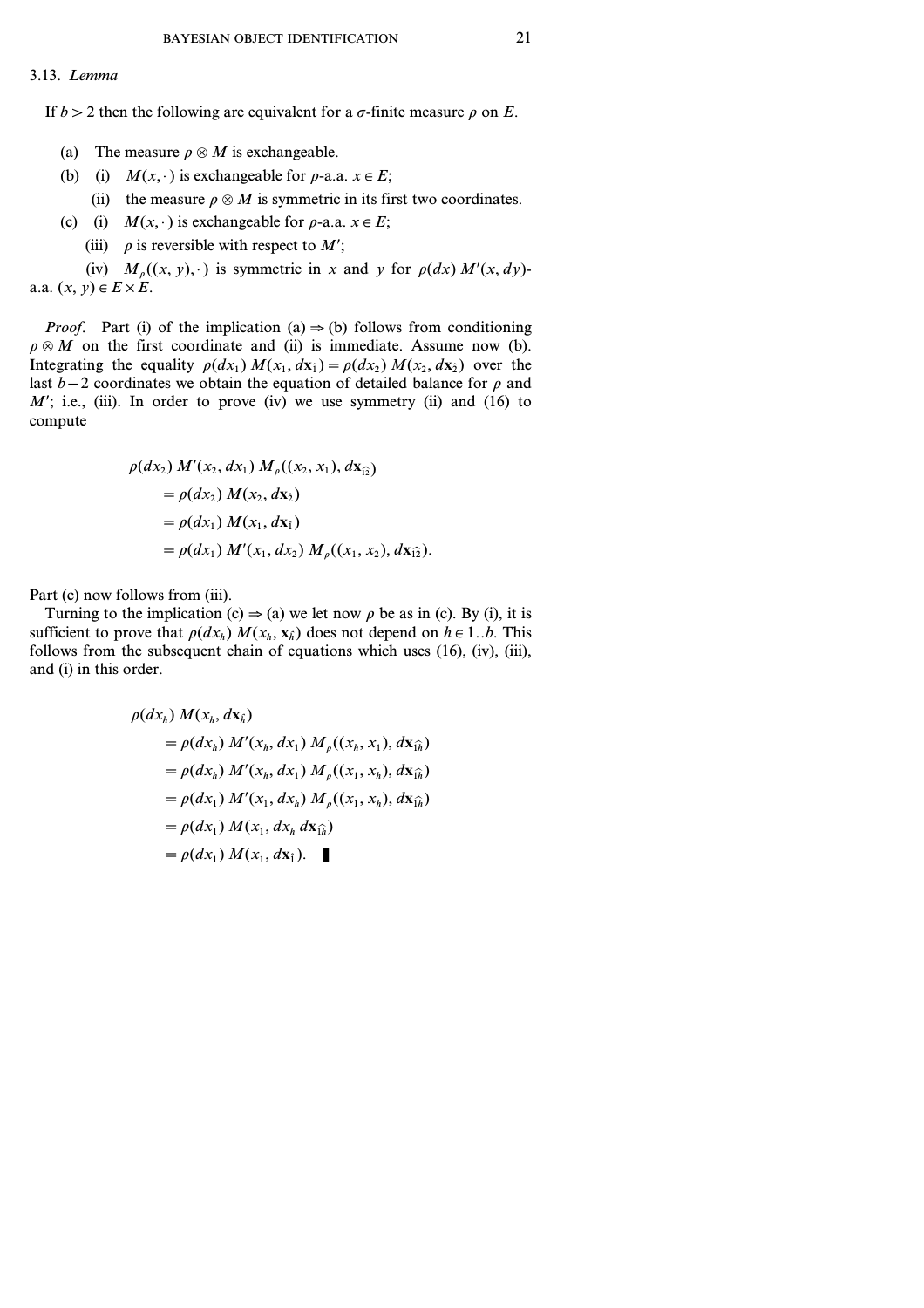We next propose two different approaches to equality of the measures  $\rho \otimes K_h$ ,  $h \in 1..b$ , appearing in Theorem 3.12. The first one is exchangeability of  $K(x, \cdot)$  for  $\rho$ -a.a.  $x \in E$ , cf. 3.13(i), and the second one regularity of *T*. From the former condition and (7), we first deduce

(17) 
$$
K_h(x, \cdot) = K(x, \cdot), \quad h \in 1..b, \rho\text{-a.a. } x.
$$

The next corollary flows directly from this equality and Theorem 3.12.

#### 3.14. *Corollary*

Let  $\rho$  be a  $\sigma$ -finite measure on *E* such that  $P_{Z_1} \ll \rho$ .

(a) If  $\rho \otimes K$  is exchangeable then we have  $(\mathcal{C}^{\rho}_{x})$  for  $\mu$ -a.a.  $x \in E^{b}$ .

(b) If  $b=2$  and if the Markovian kernel *K* is reversible with reversible measure  $\rho$  then we have  $(\mathscr{C}_{x}^{\rho})$  for  $\mu$ -a.a.  $\mathbf{x} \in E^{2}$ .

Let us define the symmetrized kernel *L*:  $E \times \mathcal{B}(E^{b-1}) \rightarrow [0, 1]$  of *K*,

(18) 
$$
L(x, dy) := \frac{1}{(b-1)!} \sum_{\sigma \in \mathscr{S}_{b-1}} K(x, dy_{\sigma}).
$$

If *T* is regular as already defined above then the restriction of  $P_T$  on  $\mathcal{S}_{b,h}$  is uniform; hence, we obtain from Formula (7)

(19) 
$$
K_h(x, \cdot) = L(x, \cdot), \quad h \in 1..b, \rho\text{-a.a. } x \in E.
$$

If  $b = 2$  then, plainly,  $K_h = K = L$ .

Our next corollaries follow from Theorem 3.12 and (19).

#### 3.15. *Corollary*

Let *T* be regular and let  $\rho$  be a  $\sigma$ -finite measure on *E* such that  $P_{Z_1} \ll \rho$ and  $\rho \otimes L$  is exchangeable. Then we have  $(\mathscr{C}_{x}^{\rho})$  for  $\mu$ -a.a.  $\mathbf{x} \in E^{b}$ .

Another interesting situation related to Theorem 3.12 arises when the irregular variants are iterated functions of the regular one. Let  $Z_{j+1} = \varphi^{j}(Z_1)$ ,  $j < b$ , for some function  $\varphi: E \to E$ . The elements in  $E^{b-1}$ *observable* for *X* are then of the form  $(\varphi^{\pi(1)-1}(x), ..., \varphi^{\pi(b)-1}(x))$  with some permutation  $\pi \in \mathcal{S}_b$  and some  $x \in E$ . If, in addition,  $\varphi^b$  is the identity function on *E* then they are all of the form  $(y, \varphi^{\sigma(1)}(y), ..., \varphi^{\sigma(b-1)}(y))$  with some permutation  $\sigma \in \mathcal{S}_{b-1}$  and  $y = \varphi^{\pi(1)-1}(x)$ . If  $b=2$  then  $\varphi$  is an involution.

#### 3.16. *Corollary*

Assume that *T* is regular. Let  $Z_{j+1} = \varphi^{j}(Z_1)$ ,  $j < b$ , for some measurable function  $\varphi$ :  $E \to E$  such that  $\varphi^b$  is the identity function, and let  $\rho$  be a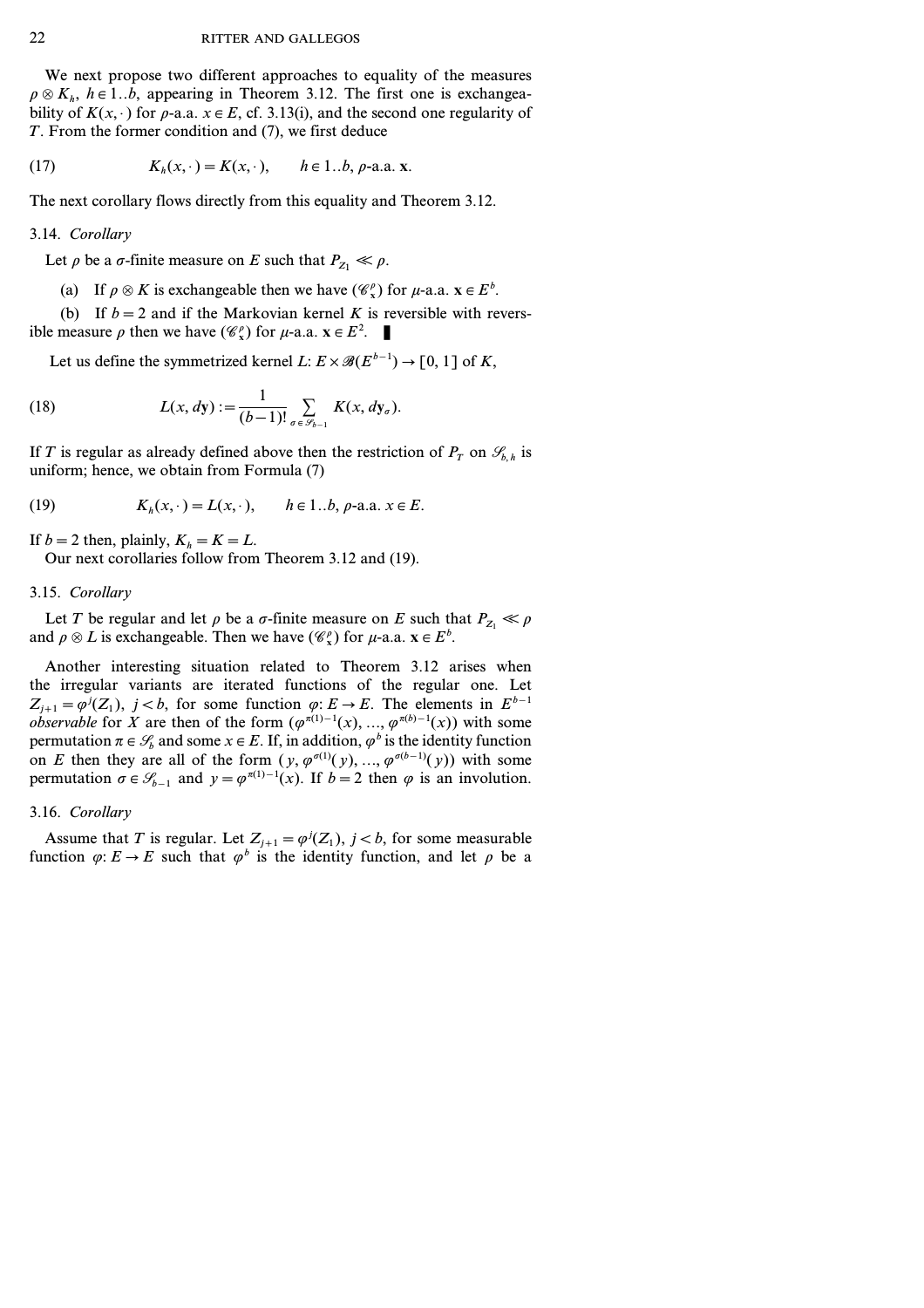$\varphi$ -invariant reference measure such that  $P_{Z_1} \ll \rho$ . Then, we have  $(\mathscr{C}_{x}^{\rho})$  for all observable  $\mathbf{x} \in E^b$  such that  $x_1$  is off some  $\rho$ -nullset.

*Proof.* We use the kernel

(20) 
$$
K(x_1, d(x_2, ..., x_b)) = \prod_{j=1}^{b-1} \delta_{\varphi(x_j)}(x_{j+1}) = \prod_{j=1}^{b-1} \delta_{\varphi^j(x_1)}(x_{j+1})
$$

and its symmetrization (18)

(21) 
$$
L(x_1, d(x_2, ..., x_b)) = \frac{1}{(b-1)!} \sum_{\sigma \in \mathscr{S}_{b,1}} K(x_1, d(x_{\sigma(2)}, ..., x_{\sigma(b)}))
$$

$$
= \frac{1}{(b-1)!} \sum_{\sigma \in \mathscr{S}_{b,1}} \prod_{j=1}^{b-1} \delta_{\varphi^j(x_1)}(x_{\sigma(j+1)}).
$$

Invoking Corollary 3.15, we establish 3.13(ii) with  $M = L$ , i.e. symmetry of  $\rho \otimes L$  in the first two coordinates (recall that  $L(x, \cdot)$  is exchangeable). Indeed, for any bounded, measurable function  $f: E^b \to \mathbb{R}$ , (21) first implies

$$
(22) \qquad \int \rho(dx_1) \int L(x_1, d(x_2, ..., x_b)) f(\mathbf{x})
$$

$$
= \frac{1}{(b-1)!} \sum_{\sigma \in \mathscr{S}_{b-1}} \int \rho(dx_1) f(x_1, \varphi^{\sigma(1)}(x_1), \varphi^{\sigma(2)}(x_1), ..., \varphi^{\sigma(b-1)}(x_1)).
$$

Now, as  $\sigma$  runs through all permutations of 1..( $b-1$ ), so does the permutation

$$
\eta = \begin{cases} 1 \mapsto -\sigma(1) \mod b, \\ j \mapsto \sigma(j) - \sigma(1) \mod b, \\ 2 \leq j < b, \end{cases}
$$

Thus, using  $\varphi$ -invariance of  $\rho$  and  $\varphi^b = id$ , we obtain

$$
(23)
$$

$$
(22) = \frac{1}{(b-1)!} \sum_{\sigma \in \mathscr{S}_{b-1}} \int \rho(dx_1) f(\varphi^{-\sigma(1)}(x_1), x_1, \varphi^{\sigma(2)-\sigma(1)}(x_1), ..., \varphi^{\sigma(b-1)-\sigma(1)}(x_1))
$$
  
= 
$$
\frac{1}{(b-1)!} \sum_{\eta \in \mathscr{S}_{b-1}} \int \rho(dx_1) f(\varphi^{\eta(1)}(x_1), x_1, \varphi^{\eta(2)}(x_1), ..., \varphi^{\eta(b-1)}(x_1)).
$$

A comparison of (22) and (23) proves the claim.  $\blacksquare$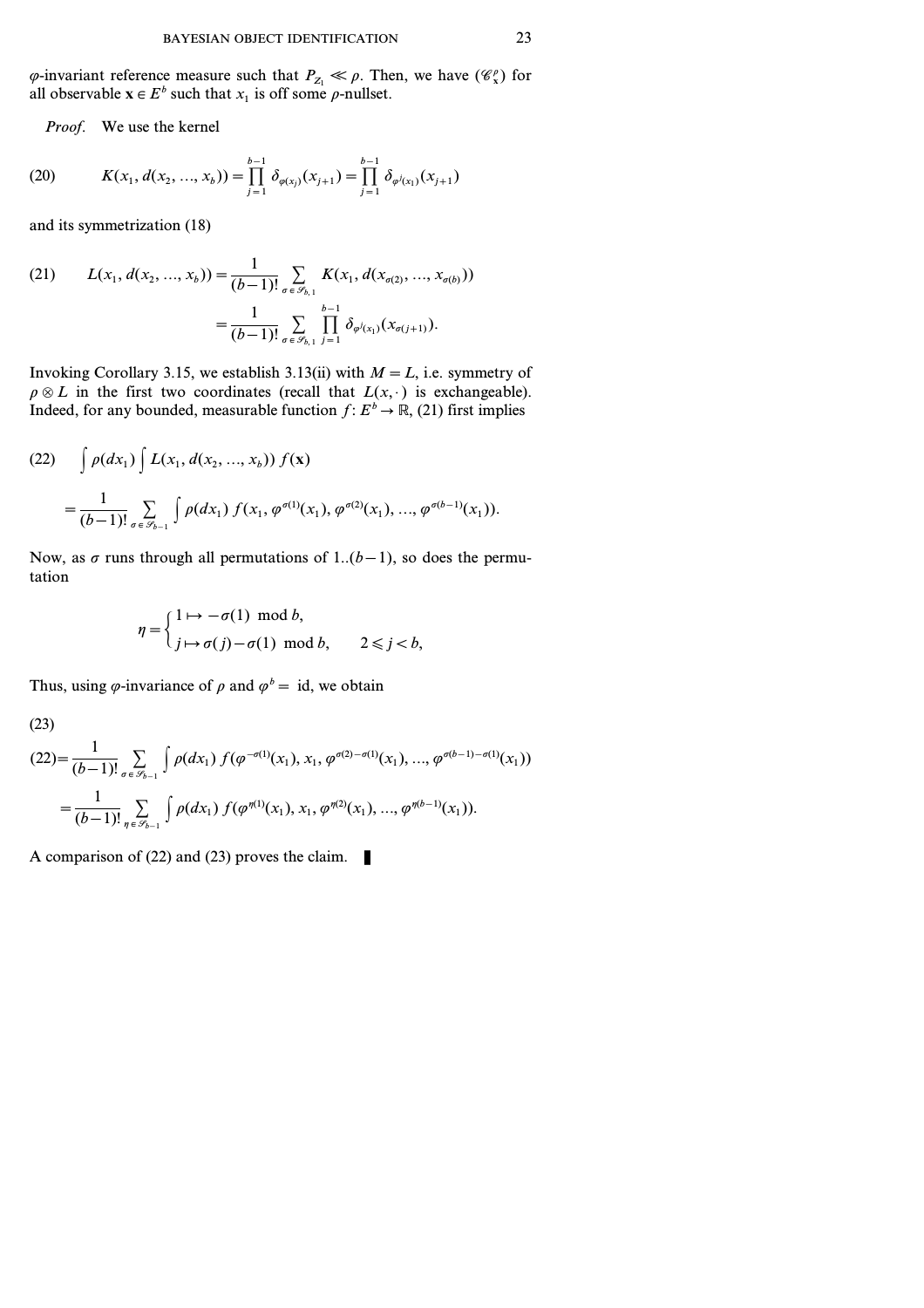The counting measure # on *E* is  $\varphi$ -invariant for any bijective  $\varphi$ . Therefore, there is also the following corollary.

# 3.17. *Corollary*

Let *E* be countable. If *T* is regular and if  $Z_{j+1} = \varphi^{j}(Z_1)$ ,  $j < b$ , for some  $\varphi: E \to E$  such that  $\varphi^b$  is the identity function then we have  $(\mathscr{C}_{x}^{\#})$  for all observable  $\mathbf{x} \in E^b$ .

# 3.18. *Remarks*

(a) Theorem 3.6and Theorem 3.12 and their corollaries offer ways of establishing Condition  $(\mathscr{C}_x)$ . Whereas 3.6( $\delta$ ) resorts to the measure *v* in order to construct a suitable reference measure  $\rho$ , Theorem 3.12 needs no such input. It rather indicates how to construct  $\rho$  from the distribution  $P_{Z_T}$ . Note also that the kernels  $K_h$ ,  $K$ , and  $L$  and, hence, the reference measures  $\rho$  appearing in Theorem 3.12 and its corollaries depend on  $Z_1$  through the requirement  $P_{Z_1} \ll \rho$ , only.

(b) It follows from Theorem 3.4(b) that the hypotheses of Theorems 3.6 and 3.12 and of their corollaries all imply the equality  $SS^p = BS$ ,  $P_{Z_T}$ -a.s..

(c) The function  $f$  in Theorem 3.6 and the measures  $\rho$  in Corollary 3.14(a),(b) are related. It is an easy consequence of Lemma 3.3(b) that  $f := dP_{Z_1}/d\rho$  satisfies 3.6(i). The converse is not true. If *f* satisfies 3.6(i) then the measure  $\frac{P_{Z_1}}{f} \otimes K$  is not necessarily exchangeable. The support of  $P_{Z_1}$  may be too small. It is sufficient to consider  $E=0.1$ ,  $b=2$ ,  $P_Z = \frac{1}{2} (\delta_{(0,0)} + \delta_{(0,1)}), f = 1_{\{0\}}, \text{ and } K(x, \cdot) = (\frac{1}{2}, \frac{1}{2}) \text{ for } x = 0, 1.$  The measure  $f_{\frac{P_{Z_1}}{f}} = \delta_0$  violates the equation of detailed balance.

### 4. IRREGULAR VARIANTS FROM GAUSSIAN NOISE

In this section, we apply Corollary 3.14 and Lemma 3.13(c) to the Gaussian case. More precisely, we let  $E = \mathbb{R}^d$  and assume that the irregular variants arise from the regular variant as affine transformations corrupted by nondegenerate Gaussian noise, i.e., from the Gaussian linear model

(24) 
$$
\begin{pmatrix} Z_2 \\ \vdots \\ Z_b \end{pmatrix} = \mathbf{m} + \mathbf{S} Z_1 + R.
$$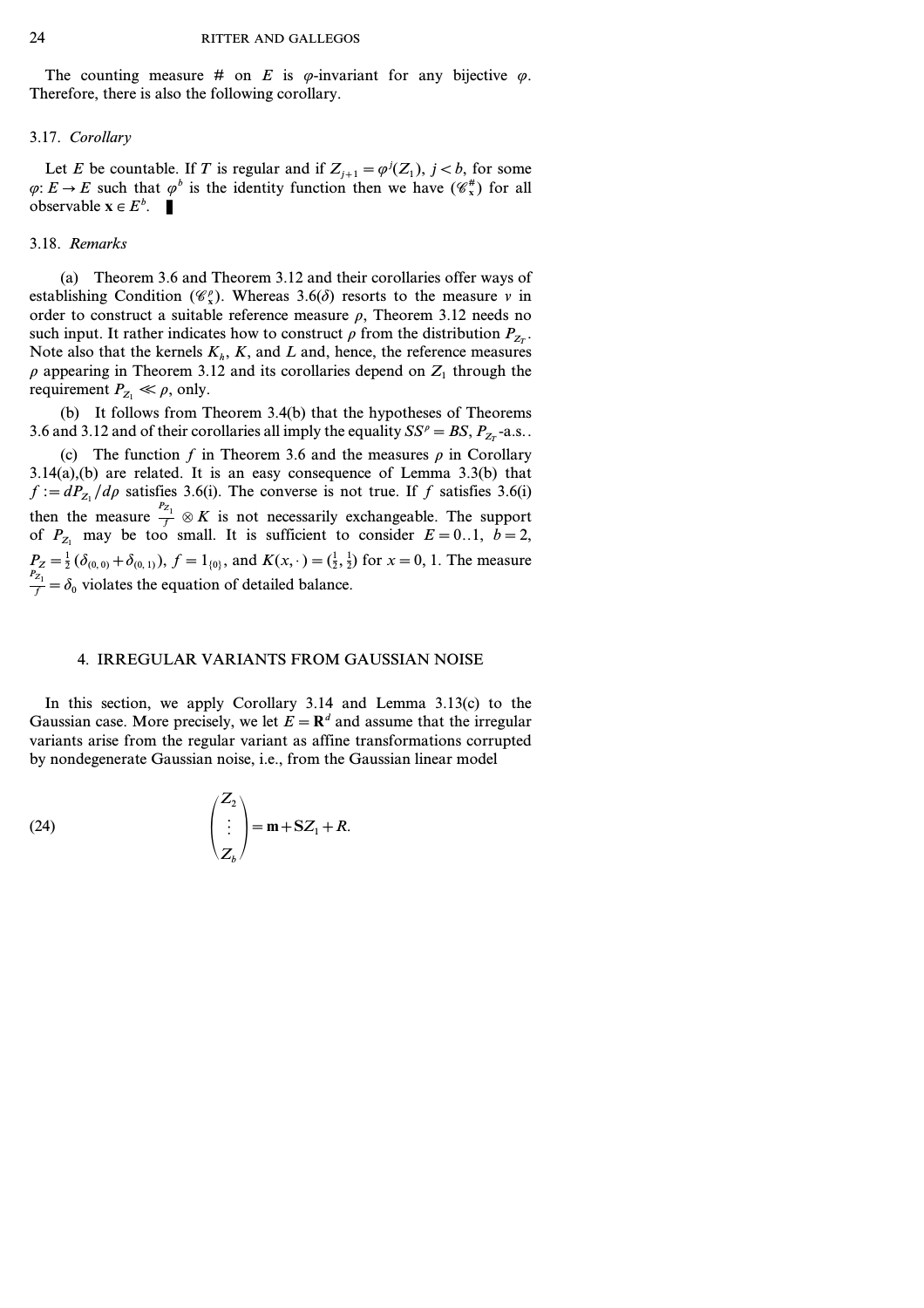Here,  $\mathbf{m} \in \mathbb{R}^{(b-1)d}$ ,  $\mathbf{S} \in \mathbb{R}^{(b-1)d \times d}$ ,  $R \sim N(0, V)$  is independent of  $Z_1$ , and V is a positive definite  $(b-1)$  d by  $(b-1)$  d matrix. More generally, we assume

(25) 
$$
K(x, \cdot) \sim N(\mathbf{m} + \mathbf{S}x, \mathbf{V}), \qquad x \in \mathbf{R}^d.
$$

# 4.1. *Lemma*

Let  $K'$ :  $\mathbb{R}^d \times \mathcal{B}(\mathbb{R}^d) \to [0, 1]$  be the Gaussian transition kernel defined by  $K'(x, \cdot) \sim N(m+Sx, V)$ ,  $m \in \mathbb{R}^d$ ,  $S, V \in \mathbb{R}^{d \times d}$ , *V* regular. *K*' is reversible if and only if *SV* is symmetric. In this case, the reversible measure is unique up to a factor and has Lebesgue density

(26) 
$$
e^{-\frac{1}{2}\{(x-m)^T V^{-1}(x-m)-(m+Sx)^T V^{-1}(m+Sx)\}}.
$$

*Proof.* A reversible measure of  $K'$  has an everywhere strictly positive Lebesgue density. The lemma now follows from a straightforward computation.  $\blacksquare$ 

The following remark is obvious.

# 4.2. *Remark*

A transition kernel  $K(x, \cdot)$  of the form (25) is exchangeable for all  $x \in \mathbb{R}^d$ if and only if **m**, **S**, and **V** are of the form

(27) 
$$
\mathbf{m} = \begin{pmatrix} m \\ \vdots \\ m \end{pmatrix}, \quad m \in \mathbb{R}^d,
$$

(28) 
$$
\mathbf{S} = \begin{pmatrix} S \\ \vdots \\ S \end{pmatrix}, \quad S \in \mathbf{R}^{d \times d},
$$

(29) 
$$
\mathbf{V} = \begin{pmatrix} V & U & \cdots & U \\ U & \ddots & \ddots & \vdots \\ \vdots & \ddots & \ddots & U \\ U & \cdots & U & V \end{pmatrix},
$$

where  $U \in \mathbb{R}^{d \times d}$  symmetric (i.e., V is block circulant). We will need the following lemma on block-circulant matrices.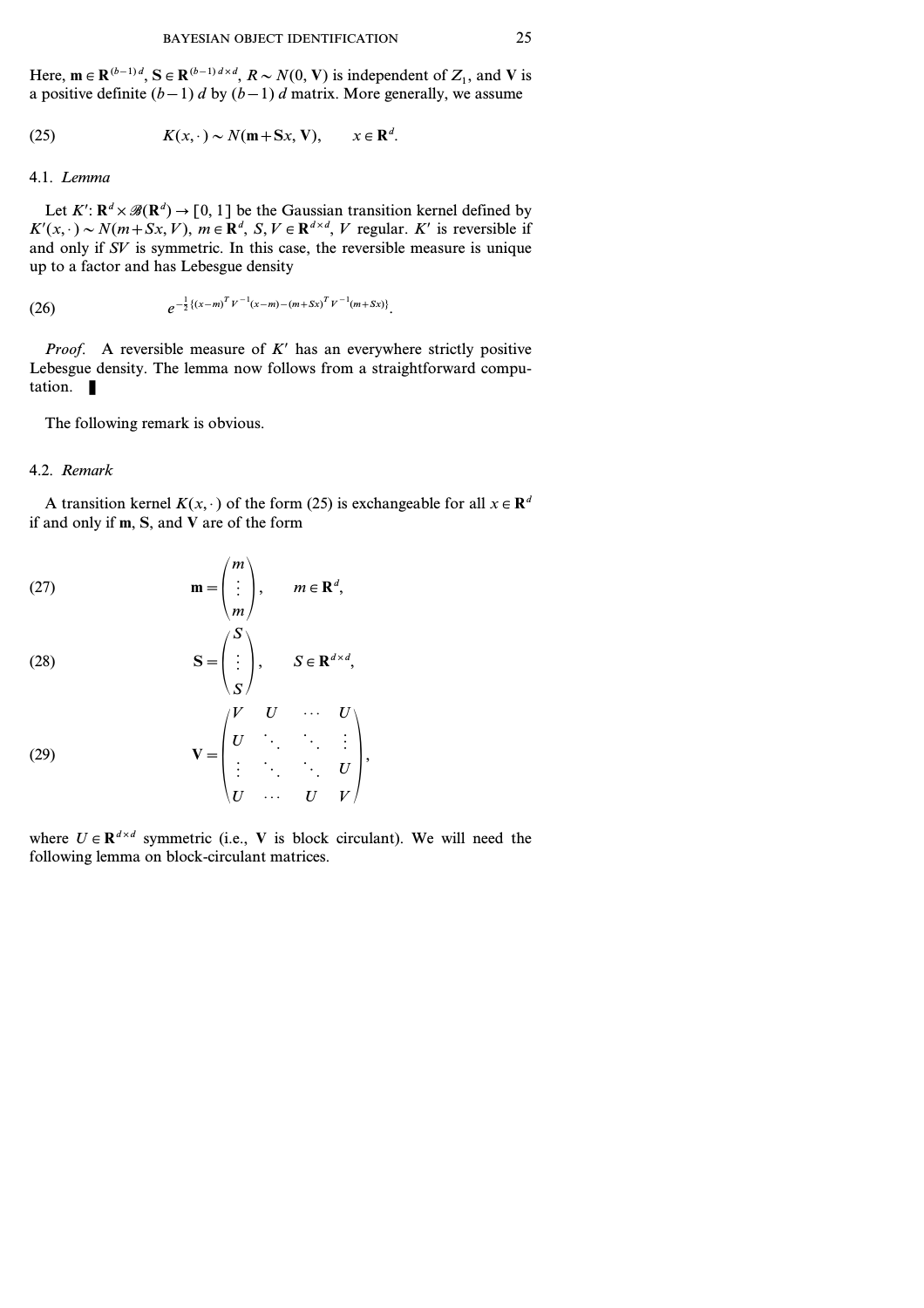# 4.3. *Lemma*

Let  $r \geq 2$  be a natural number, let *V* and *U* be two *d* by *d* matrices and let **V** be an *rd* by *rd* block-circulant matrix

$$
\mathbf{V} = \begin{pmatrix} V & U & \cdots & U \\ U & \ddots & \ddots & \vdots \\ \vdots & \ddots & \ddots & U \\ U & \cdots & U & V \end{pmatrix}.
$$

(a) The determinant of **V** is given by

(30) 
$$
\det V = \det[V - U]^{r-1} \det[V + (r-1) U].
$$

(b) **V** is regular if and only if both matrices  $V-U$  and  $V+(r-1)U$ are regular and then the inverse of **V** is

$$
(31) \quad \mathbf{V}^{-1} = \begin{pmatrix} B & C & \cdots & C \\ C & \ddots & \ddots & \vdots \\ \vdots & \ddots & \ddots & C \\ C & \cdots & C & B \end{pmatrix},
$$

where

(32) 
$$
B = \frac{1}{r} ([V + (r-1) U]^{-1} + (r-1) [V - U]^{-1}),
$$

(33) 
$$
C = \frac{1}{r} ([V + (r-1) U]^{-1} - [V - U]^{-1}).
$$

Moreover, we have

(34) 
$$
B+(r-1) C = [V+(r-1) U]^{-1},
$$

$$
(35) \t\t\t B-C=[V-U]^{-1}.
$$

Letting  $G = -(B+(r-1) C)^{-1} C$ , we have also

$$
(36) \tU = G[V-U],
$$

$$
(37) \tG+I=V[B-C],
$$

(38) 
$$
V^{-1} - G^T V^{-1} G = B + r C G.
$$

(c) Equalities (32)–(35) subsist after swapping *V* for *B* and *U* for *C*.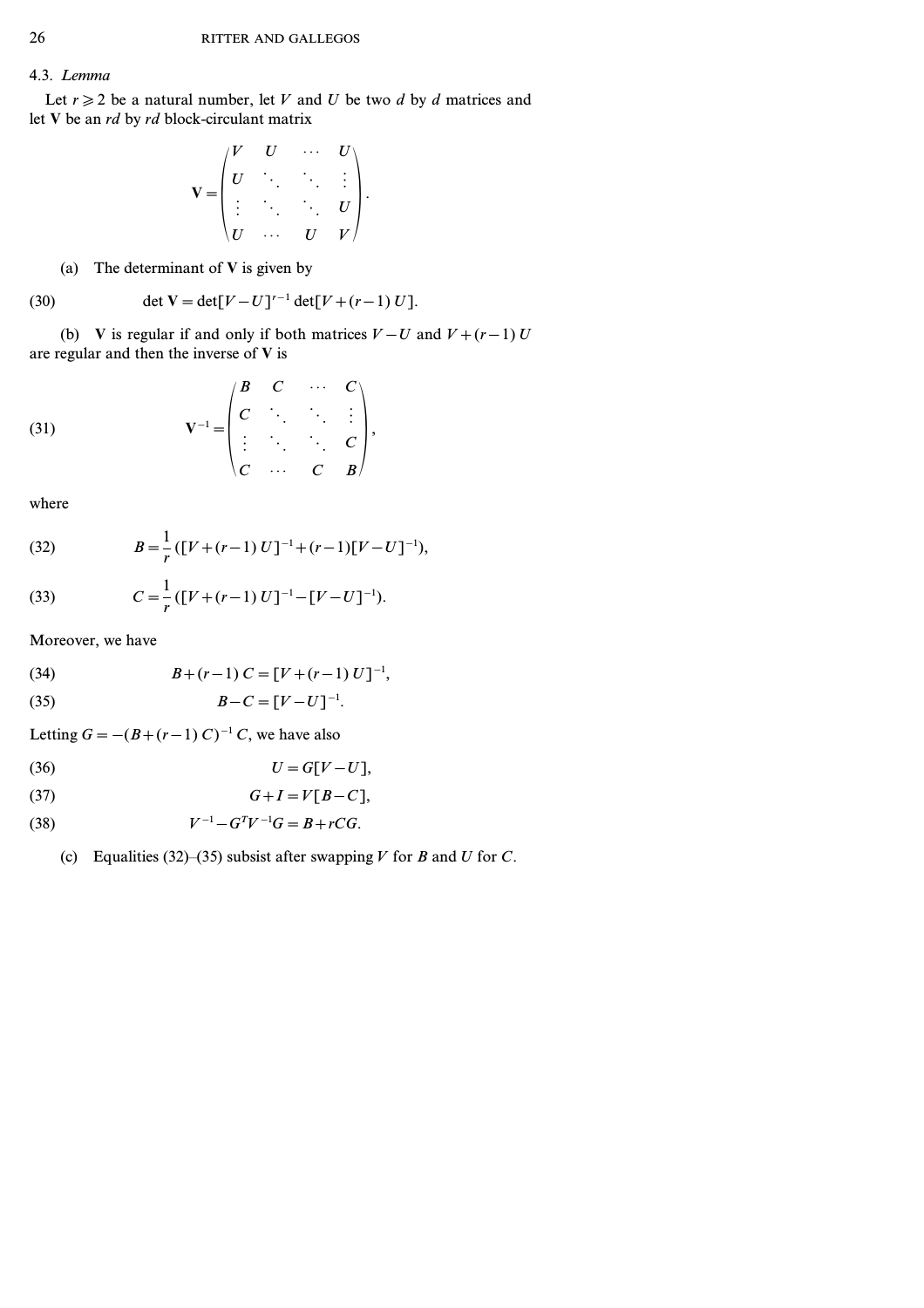*Proof.* The representation of the determinant det **V** appears in [3], Theorem 8.9.1, that of  $V^{-1}$  with the Equalities (32) and (33) is verified by a direct computation. Equalities (34) and (35) follow from (32) and (33). According to (33), (34), and the definition of *G*, we have

$$
[V + (r-1) U]^{-1} G = \frac{1}{r} ([V - U]^{-1} - [V + (r-1) U]^{-1}).
$$

This can be rewritten as

$$
V + (r - 1) U = (I + rG)[V - U],
$$

i.e., (36).

Equation (37) follows directly from the identity  $I=(V-U)(B-C)$  and (36). In order to obtain (38), use the formula  $G^{T}V^{-1} = B - C - V^{-1}$ , cf. (37), and the definition of *G* to compute

(39) 
$$
I - VG^{T}V^{-1}G - VB - rVCG = I - V(B - C - V^{-1})G - VB - rVCG
$$

$$
= I - V(B + (r - 1)C)G + G - VB
$$

$$
= I + G - V[B - C]
$$

$$
= 0,
$$

again by (37). The claim follows from regularity of  $V$ .

### 4.4. *Proposition*

Let  $K$  be of the form  $(25)$ .

(a) There exists a  $\sigma$ -finite measure  $\rho$  on  $\mathbb{R}^d$  such that  $\rho \otimes K$  is exchangeable if and only if **m**, **S**, and **V** are of the form (27), (28), (29), respectively, and if

(40) 
$$
\begin{cases} SV \text{ is symmetric,} & \text{if } b = 2, \\ U = S[V-U], & \text{if } b \geq 3. \end{cases}
$$

In this case,  $\rho$  is unique up to a factor and has Lebesgue density (26).

(b) If  $Z_1$  possesses a Lebesgue density and if  $(27)$ ,  $(28)$ ,  $(29)$ , and  $(40)$ are satisfied then we have  $(\mathscr{C}_x^{\rho})$  for Lebesgue a.a.  $\mathbf{x} \in \mathbb{R}^{bd}$ .

*Proof.* Let us first note that (40) implies symmetry of *SV* also in the case *b*  $\ge$  3. Indeed, in this case, Condition (40) is equivalent to  $(S+I)(V-U)$  $=V$  and, hence, to  $V^{-1}S=(V-U)^{-1}-V^{-1}$ . Since both matrices  $\hat{V}$  and  $\hat{U}$ are symmetric, so is  $V^{-1}S$  and, hence, also *SV*.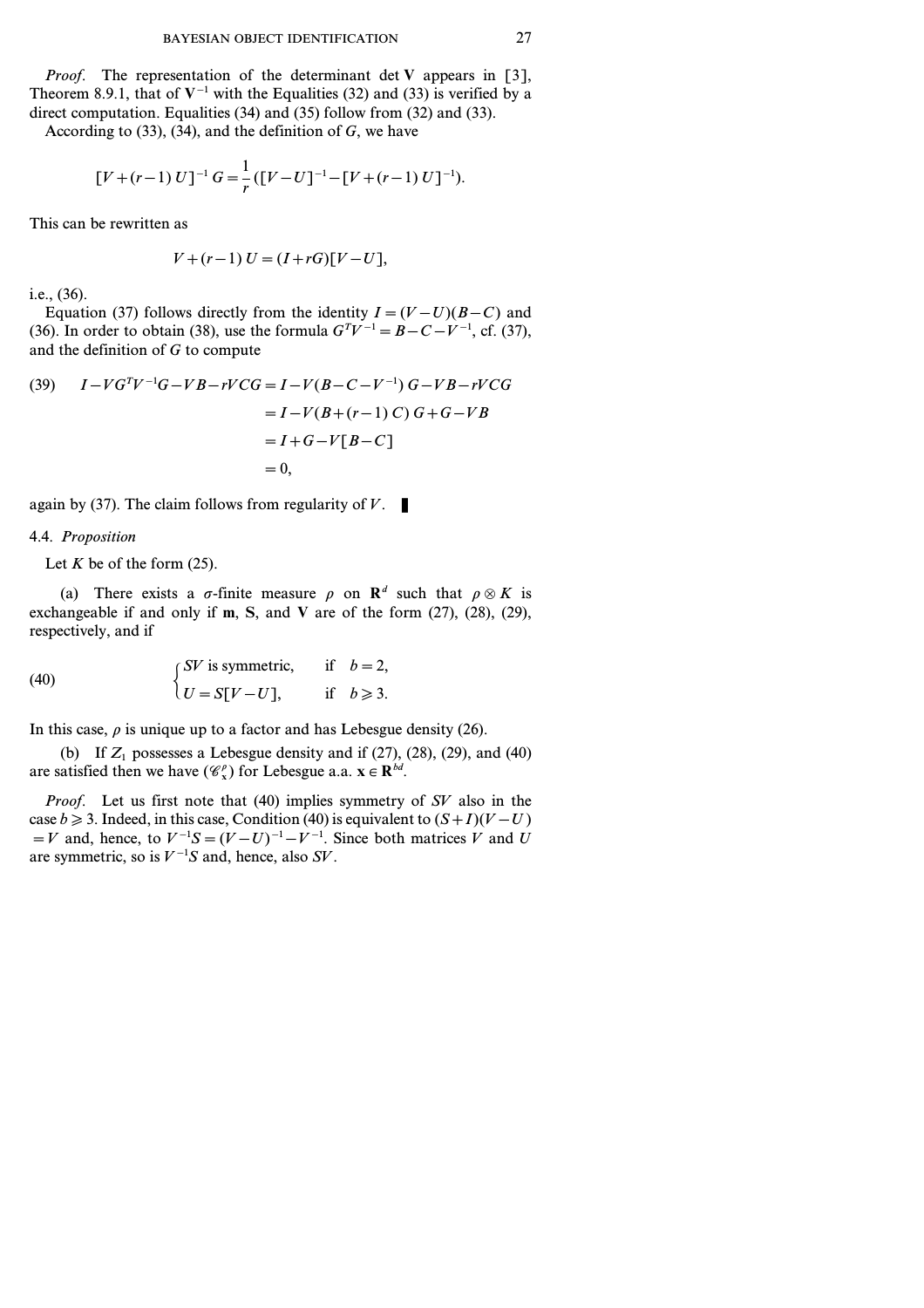We apply Corollary 3.14 in order to prove (a). Let us verify 3.13(c) with  $M = K$ . We have already remarked that 3.13(i) is equivalent to the validity of (27), (28), and (29). Now,  $K'(x, dy) = P[Z_2 \in dy | Z_1 = x] =$  $N(m+Sx, V)(dy)$ . Hence, by Lemma 4.1, Condition 3.13(iii) is equivalent to symmetry of *SV*; uniqueness and the representation (26) of  $\rho$  follow as well. We have thus proved Part (a) in the case  $b=2$  and it remains to show that 3.13(iv) is equivalent to (40) if  $b \ge 3$  and if (27), (28), and (29) are valid. Let us first show that (40) is *necessary* for having 3.13(iv). We have

$$
\rho(dx) K(x, dy \, dz) = e^{-\frac{1}{2}r(x)} e^{-\frac{1}{2} \{(x_2^y) - m - Sx\}^T V^{-1} (x_2^y) - m - Sx\}} dx \, dy \, dz,
$$

where  $r(x)$  is the expression in curly brackets appearing in (26). Hence, 3.13(iv) says that the expression

(41) 
$$
r(x) + \left(\binom{y}{z} - m - Sx\right)^T V^{-1} \left(\binom{y}{z} - m - Sx\right)
$$

is symmetric in *x* and *y* for all  $z \in \mathbb{R}^{(b-2)d}$ . The terms containing *x*, *z<sub>i</sub>* and *y*, *z<sub>i</sub>* in this polynomial are  $-2 (0, \mathbf{z}^T) \mathbf{V}^{-1} \mathbf{S} \mathbf{x}$  and  $2 (0, \mathbf{z}^T) \mathbf{V}^{-1} \binom{y}{0}$ , respectively. Now,

$$
(0, \mathbf{z}^T) \mathbf{V}^{-1} = \mathbf{z}^T \begin{pmatrix} C & B & C & \dots & C \\ \vdots & \ddots & \ddots & \ddots & \vdots \\ \vdots & \ddots & \ddots & \ddots & C \\ C & \dots & \dots & C & B \end{pmatrix},
$$

cf. (31). A necessary condition for the symmetry of this polynomial in *x* and *y* is, therefore,

(42) 
$$
(B+(b-2) C) S = -C,
$$

i.e., that *S* be the matrix *G* introduced in Lemma 4.3. Equation (36) now implies (40).

We finally show that the conditions (27), (28), (29), and (40) are also *sufficient* for symmetry of (41) in  $x$  and  $y$ . Let us start with Equation (42) instead of (40); it is equivalent to

$$
V^{-1}S = -C := -(C, ..., C)^T \in \mathbb{R}^{(b-1)d \times d},
$$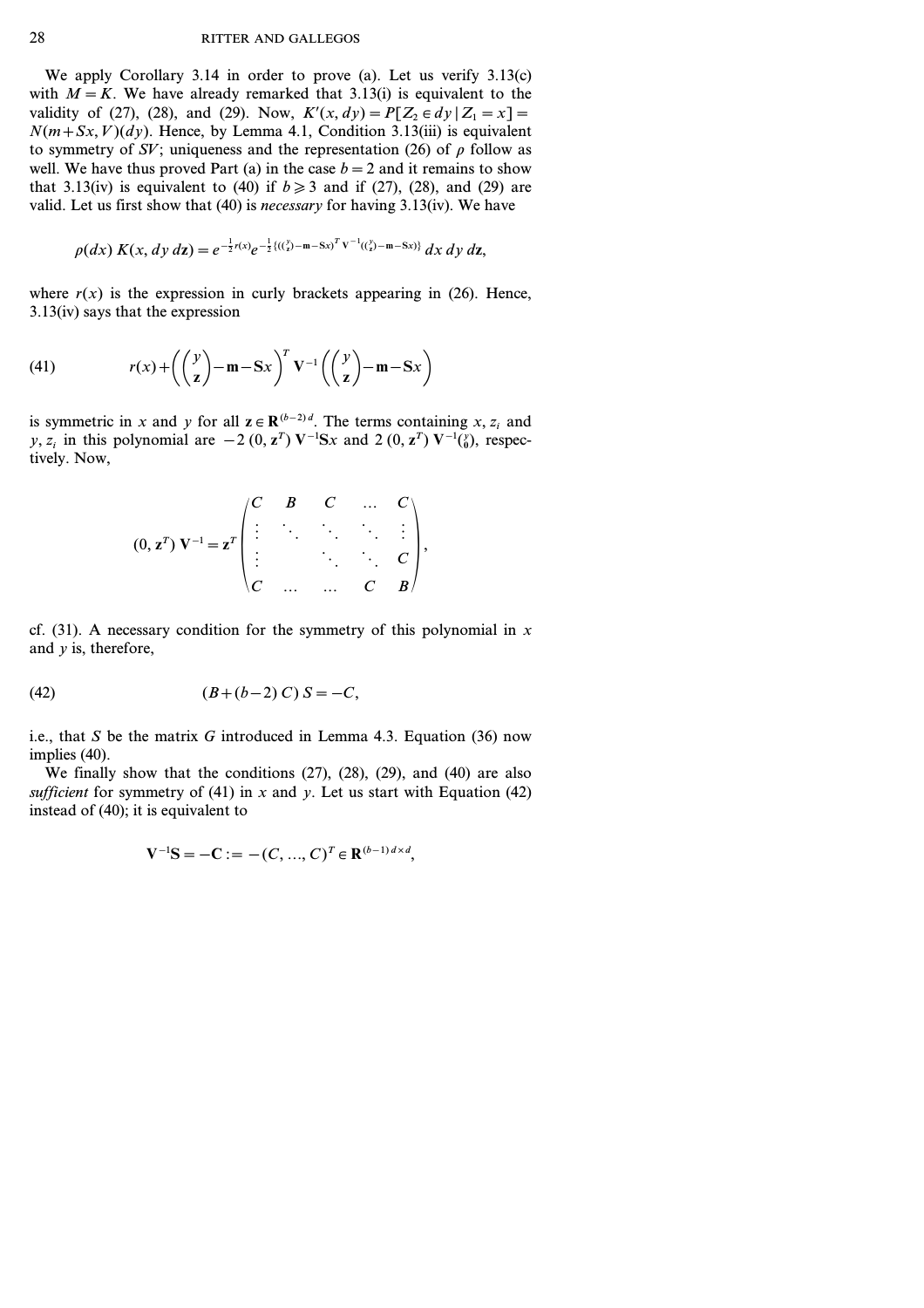an equality that we use in order to reformulate (41) as

(43)

43)  

$$
r(x)+\left(\binom{y}{z}-m\right)^T V^{-1}\left(\binom{y}{z}-m\right)-(b-1)x^T C S x+2x^T C^T\left(\binom{y}{z}-m\right).
$$

The term containing *x* and *y* in this polynomial is  $-2x<sup>T</sup>Cy$ ; it is symmetric since  $C$  is. The term containing the powers of  $x$  is

$$
x^{T}V^{-1}x - 2m^{T}V^{-1}x - x^{T}S^{T}V^{-1}Sx - 2m^{T}V^{-1}Sx - (b-1) x^{T}CSx - 2(b-1)m^{T}Cx
$$

and the one containing the powers of *y* is

$$
y^T B y - 2m^T (B + (b - 2) C) y.
$$

Symmetry of these terms finally follows from (38) and (37). Claim (b) is now a consequence of Corollary 3.14.

# 4.5. *Corollary*

Let  $Z = (Z_1, ..., Z_b) \sim N(m, W)$  with  $m = (m_1, m_2, ..., m_2) \in \mathbb{R}^{bd}$  and a nonsingular covariance matrix of the form

(44) 
$$
\mathbf{W} = \begin{pmatrix} W & H^T & \cdots & \cdots & H^T \\ H & M & L & \cdots & L \\ \vdots & L & \ddots & \ddots & \vdots \\ \vdots & \vdots & \ddots & \ddots & L \\ H & L & \cdots & L & M \end{pmatrix} = \begin{pmatrix} W & \mathbf{H}^T \\ \mathbf{H} & \mathbf{M} \end{pmatrix} \in \mathbb{R}^{bd \times bd}
$$

(in particular, *L* is symmetric). If

(45) 
$$
\begin{cases} HW^{-1}(M - HW^{-1}H^{T}) \text{ is symmetric,} & \text{if } b = 2, \\ HW^{-1}(M + H^{T}) = (I + HW^{-1}) L, & \text{if } b > 2, \end{cases}
$$

then we have  $SS^{\rho}(\mathbf{x}) = BS(\mathbf{x})$  for Lebesgue-a.a.  $\mathbf{x} \in \mathbb{R}^{bd}$  and some Lebesgue absolutely continuous measure  $\rho$  on  $\mathbf{R}^d$ . Moreover, with the notations

(46) 
$$
A = (W - \mathbf{H}^T \mathbf{M}^{-1} \mathbf{H})^{-1}
$$
,  
\n(47)  $B = \frac{1}{b-1} ([M + (b-2) L - (b-1) H W^{-1} H^T]^{-1} + (b-2) [M - L]^{-1})$ ,

(48) 
$$
C = \frac{1}{b-1} ([M+(b-2) L-(b-1) HW^{-1}H^{T}]^{-1} - [M-L]^{-1}),
$$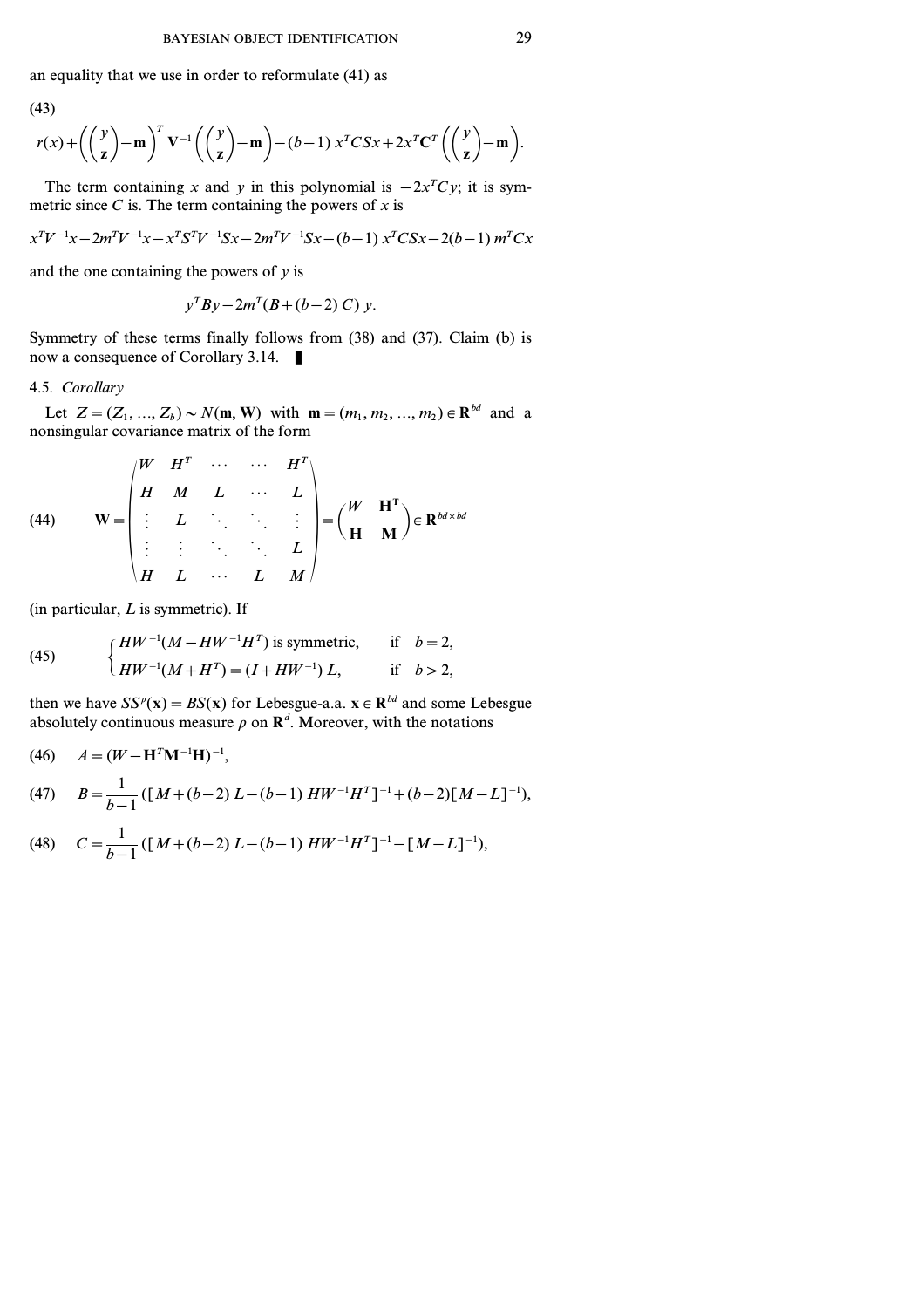we have

(49) 
$$
f_{Z_1}^{\rho}(x) = e^{-\frac{1}{2}x^T(A-B)x + m_1^T(A-C)x + m_2^T(C-B)x}.
$$

*Proof.* It follows from [4], Theorem 3.2.4, that

$$
P[Z_1 \in \cdot \mid Z_1 = x] = N(\mathbf{m} + \mathbf{S}x, \mathbf{V}) = K(x, \cdot),
$$

where **S** is of the form (28) with  $S = HW^{-1}$ ,  $V = M - HW^{-1}H^{T}$  is block circulant of the form (29) with diagonal blocks  $V = M - HW^{-1}H^{T}$  and offdiagonal blocks  $U = L - HW^{-1}H^T$  since *L* is symmetric, and where **m** is of the form (27) with  $m = m<sub>2</sub> - Sm<sub>1</sub>$ . Now, Condition (40) follows immediately from (45) and Proposition 4.4 applies.

Let  $\rho$  be the measure on  $\mathbb{R}^d$  with Lebesgue density (26). It remains to show that

$$
(50) \t f_{Z_1}^{\rho}(x) = e^{-\frac{1}{2}\{(x-m_1)^T W^{-1}(x-m_1)-(x-m)^T V^{-1}(x-m)+(m+Sx)^T V^{-1}(m+Sx)\}}
$$

has the representation (49). To this end we need a few preliminaries. Lemma 4.3 shows that  $V^{-1}$  is of the form (31) with *B* and *C* given by (47) and (48), cf. (32) and (33). It also follows that *S* is the matrix *G* introduced in Lemma 4.3, i.e., we have (42). A simple computation shows the wellknown fact that the inverse of  $W$  is of the form

(51) 
$$
\mathbf{W}^{-1} = \begin{pmatrix} A & \mathbf{D}^T \\ \mathbf{D} & \mathbf{V}^{-1} \end{pmatrix},
$$

with *A* and **V** as above and

(52) 
$$
\mathbf{D} = -\mathbf{V}^{-1}\mathbf{H}W^{-1} = -\mathbf{V}^{-1}\mathbf{S} = \mathbf{C} \in \mathbf{R}^{(b-1)d \times d},
$$

cf. (42).

Now, the matrix *A* has also the representation

$$
A = W^{-1} + W^{-1}H^{T}V^{-1}HW^{-1} = W^{-1} - D^{T}S = W^{-1} - (b - 1) CS
$$

by (52) and (42). Hence, by (38),

(53) 
$$
W^{-1} - V^{-1} + S^{T}V^{-1}S = A + (b-1) CS - B - (b-1) CS = A - B.
$$

We already know from (37) that  $V^{-1}(I+S) = B - C$ . Adding this to (53), we obtain finally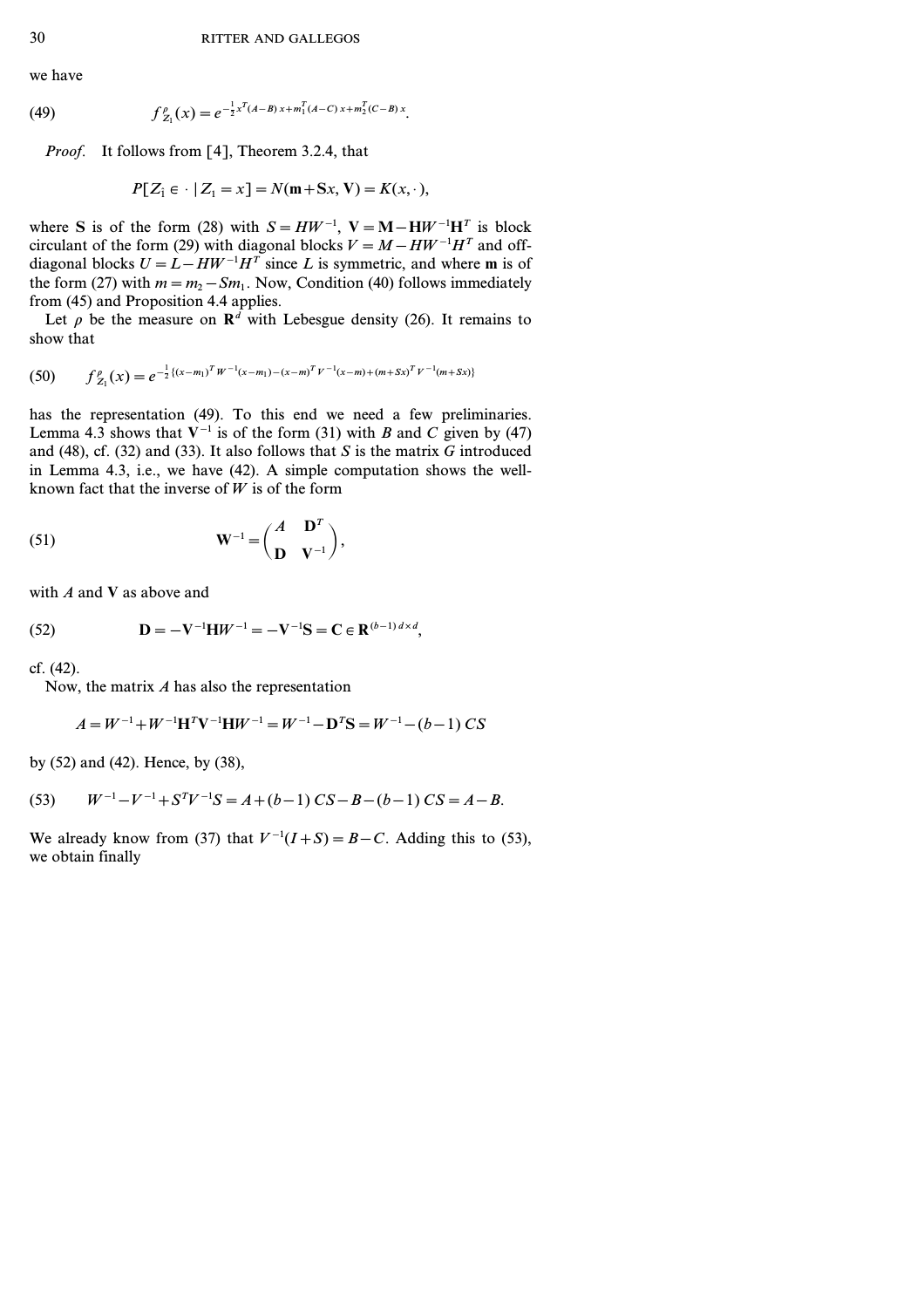$$
A - C = W^{-1} - V^{-1} + S^{T}V^{-1}S + V^{-1} + V^{-1}S
$$
  
=  $W^{-1} + (I + S^{T}) V^{-1}S$   
=  $W^{-1} + S^{T}V^{-1}(I + S)$ 

since *SV* is symmetric. These equalities, together with  $HW^{-1} = S$ , show that the expression in curly brackets in (50) equals, up to an additive constant,

$$
x^{T}(W^{-1} - V^{-1} + S^{T}V^{-1}S) x - 2m_{1}^{T}W^{-1}x + 2m^{T}V^{-1}(I+S) x
$$
  
=  $x^{T}(W^{-1} - V^{-1} + S^{T}V^{-1}S) x$   
 $- 2m_{1}^{T}(W^{-1} + S^{T}V^{-1}(I+S)) x + 2m_{2}^{T}V^{-1}(I+S) x$   
=  $x^{T}(A-B) x - 2m_{1}^{T}(A-C) x - 2m_{2}^{T}(C-B) x.$ 

This is Claim (49).  $\blacksquare$ 

# 4.6. *Corollary*

If all hypotheses of Corollary 4.5 are fulfilled and if  $m_1 = m_2$  then there exists a Lebesgue absolutely continuous reference measure  $\rho$  on  $\mathbb{R}^d$  such that  $SS^{\rho}(\mathbf{x}) = BS(\mathbf{x})$  for Lebesgue-a.a.  $\mathbf{x} \in \mathbb{R}^{bd}$ . With respect to this  $\rho$  we have

(54) 
$$
f_{Z_1}^{\rho}(x) = e^{-\frac{1}{2}(x-m_1)^T(A-B)(x-m_1)}.
$$

#### 4.7. *Discussion*

(a) In the univariate case, Condition (40) is satisfied throughout if  $b = 2$ . If *H* is symmetric then Condition (45),  $b = 2$ , is satisfied if and only if the matrix  $HW^{-1}M$  is symmetric. This is guaranteed, e.g., if *H*, *W*, and *M* commute pairwise or if two of these matrices are equal. If  $W + H$ (equivalently  $I + HW^{-1}$ ) is nonsingular then (45),  $b > 2$ , is equivalent to

(55) 
$$
L = H(W + H)^{-1} (M + H^T).
$$

This is restrictive but not unreasonable. Note also that, since there are only finitely many variants, selectors enjoy robustness to small changes of the model. We do not go into details, here.

(b) Note that the ''obvious'' simple selector in the situations of Corollary 4.5 or Corollary 4.6,

$$
SS^{\lambda}(\mathbf{x}) = \underset{h}{\text{argmax}} q_h e^{-\frac{1}{2}(x_h - m_1)^T W^{-1}(x_h - m_1)},
$$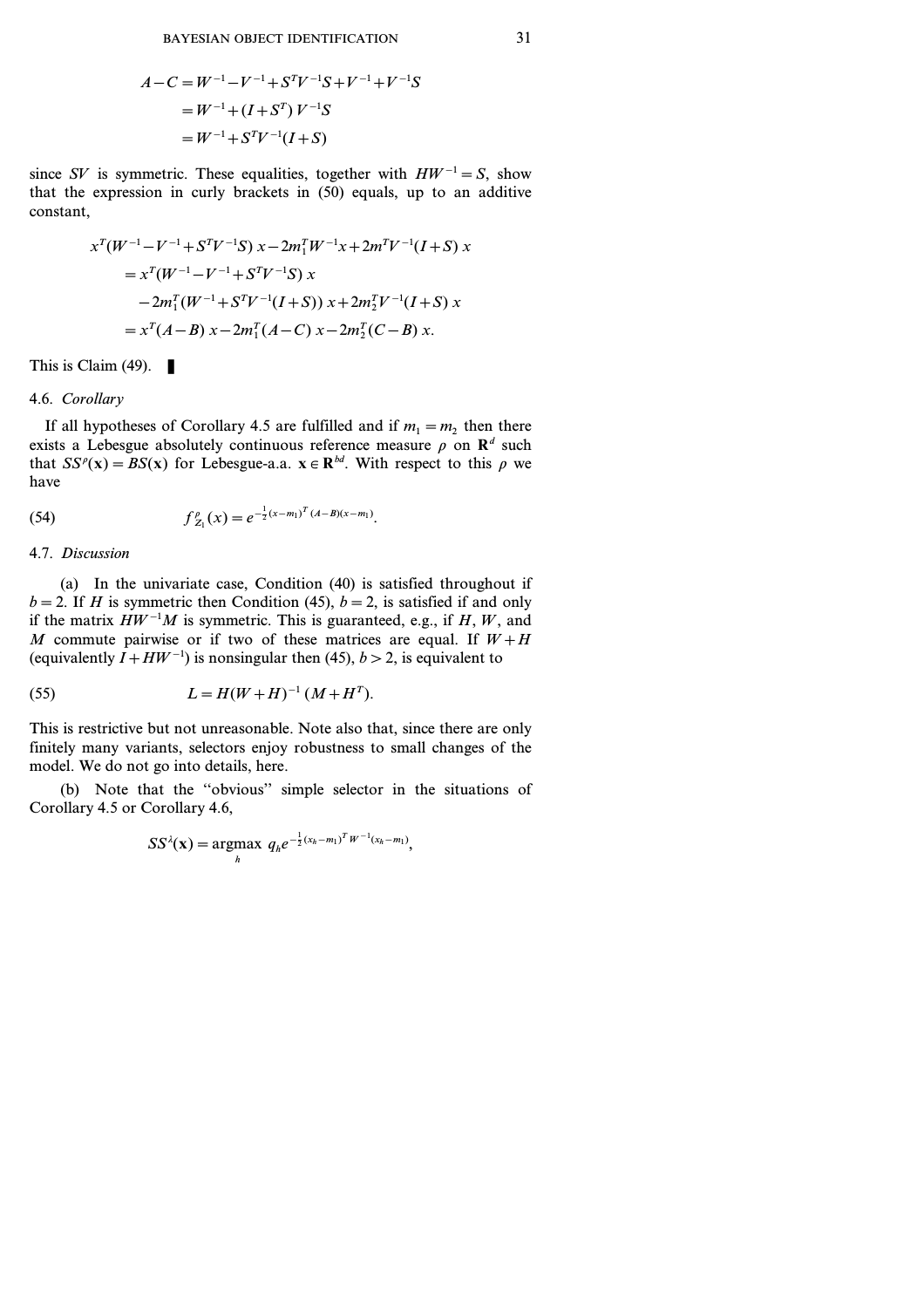is not optimal for all **x**, cf. Example 2.4.1(b). It corresponds to the density function  $f_{Z_1}^{\lambda}$  with Lebesgue measure  $\lambda$  as the reference measure. In Corollary 4.6, the matrix  $W^{-1}$  needs a correction term  $V^{-1} - S^{T}V^{-1}S$  as Formula (53) reveals! On the other hand, the conditions given in the Gaussian case are far from being necessary as Example 2.4.1(c) shows.

(c) A *simple* selector needs, besides the distribution  $P_{Z_1}$  of the regular variant, the reference measure  $\rho$ . In general, there does not exist a reference measure  $\rho$  such that  $SS^{\rho}$  equals the Bayesian selector, cf. Example 2.4.2. However, the statements in this and the previous section expose interesting situations where such  $\rho$  does exist. In these cases, variant selection can be optimally performed by means of the density  $f_{Z_1}^{\rho}$  which needs only partial knowledge on the joint distribution of all variants, cf. Theorems 3.6 and 3.12 and their corollaries, and 4.4–4.6. In the case of Proposition 4.5 it needs the symmetric matrix  $A - B$  and the vectors  $m_1^T(A - C)$  and  $m_2^T(C-B)$  instead of the matrices *A, B, C* and the vectors  $m_1$  and  $m_2$  and Corollary 4.6 just needs  $A - B$ . In the case of Example 3.5.1 the qualitative information of disjointness is sufficient. In Corollary 3.8 the density function of  $P_{Z_1}$  with respect to  $P_{Z_2}$  is required and Corollary 3.17 just needs the distribution of the regular variant. Often there is also some freedom as to the choice of  $\rho$ , cf. Example 2.4.1(c). Another advantage of simple selectors is that they reduce selection to function evaluation on *E* instead of  $E^b$ .

It is interesting to ask what the assumption (45) appearing in Corollary 4.5 means in terms of the random variables  $Z_i$ . Here is an answer.

### 4.8. *Proposition*

Let  $Z = (Z_1, ..., Z_b) \sim N(m, W)$  with  $m \in \mathbb{R}^{bd}$  and a nonsingular covariance matrix **W**. Assume that

(i) for all  $\pi \in \mathcal{S}_{b,1}$ , we have  $Z_{\pi} \sim Z$ , i.e., *Z* is exchangeable conditional on *Z<sup>1</sup>* ;

(ii)

\n The random variables \n 
$$
\text{Var}[Z_2 | Z_1 = 0](\text{Var } Z_1)^{-1} Z_1
$$
\n and \n  $Z_2$  are exchangeable,\n if \n  $b = 2$ ,\n  $\text{Cov}(\text{Var}[Z_2 - Z_3 | Z_1 = 0](\text{Var } Z_1)^{-1} Z_1, Z_2)$ \n is \n  $z = 2 \text{Cov}[Z_2, Z_3 | Z_1 = 0],$ \n is \n  $b > 2$ .\n

Then the hypotheses of Corollary 4.5 are satisfied.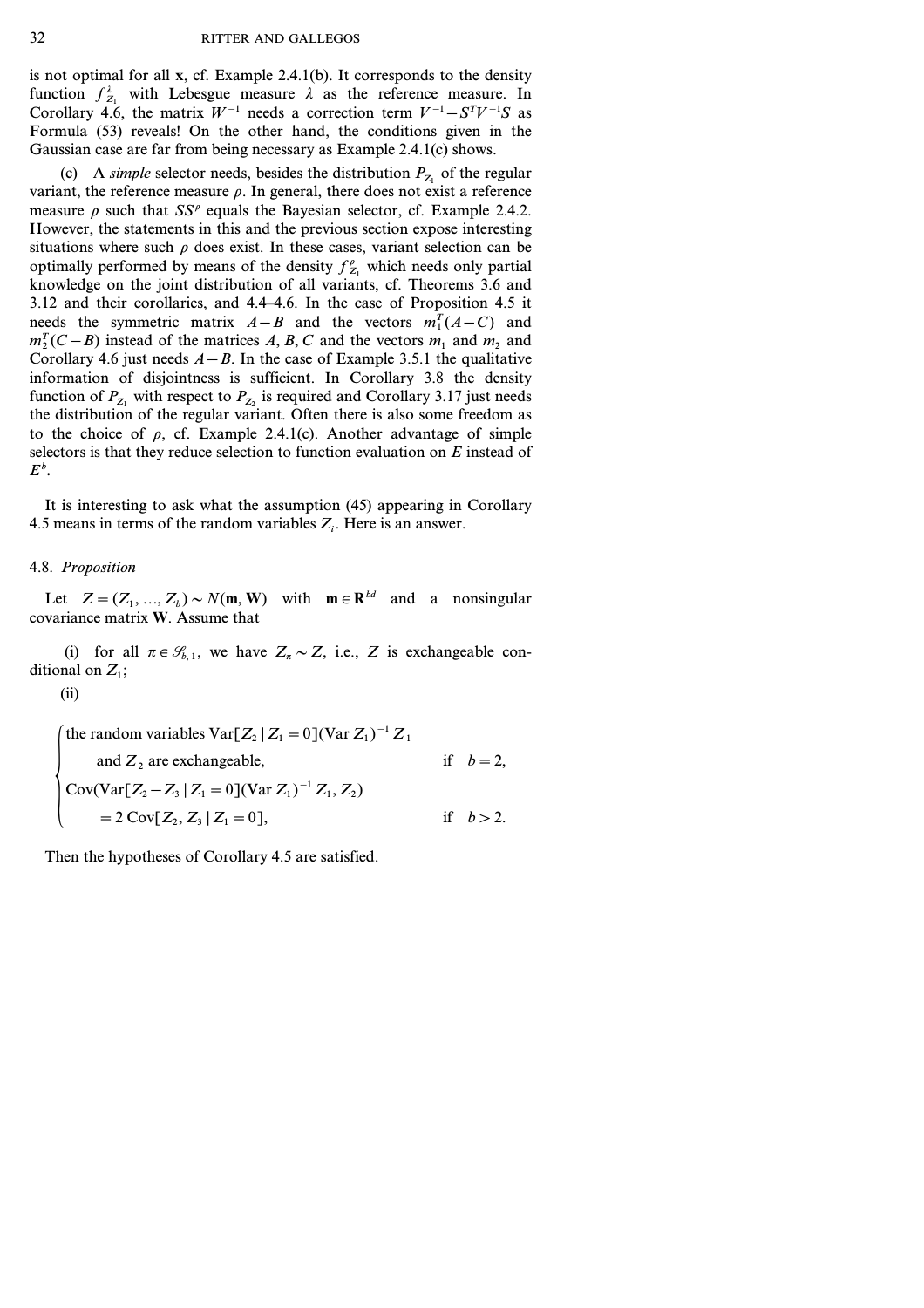*Proof.* It follows from (i) that

$$
\mathbf{m} = \begin{pmatrix} EZ_1 \\ EZ_2 \\ \vdots \\ EZ_2 \end{pmatrix}
$$

and that **W** is of the form (44) with

(56) 
$$
W = \text{Var } Z_1, \qquad M = \text{Var } Z_2, \qquad H = \text{Cov}(Z_2, Z_1),
$$

$$
\text{and } L^T = L = \text{Cov}(Z_2, Z_j), \qquad \text{if} \quad b \ge j \ge 3.
$$

It is well known (cf. [4], Theorem 3.2.4) that, for  $b \ge j \ge 3$ ,

$$
\operatorname{Var}\left[\left(\frac{Z_2}{Z_j}\right)\middle|Z_1=0\right]
$$
  
= 
$$
\operatorname{Var}\left(\frac{Z_2}{Z_j}\right) - \operatorname{Cov}\left(Z_1, \left(\frac{Z_2}{Z_j}\right)\right)^T (\operatorname{Var} Z_1)^{-1} \operatorname{Cov}\left(Z_1, \left(\frac{Z_2}{Z_j}\right)\right)
$$
  
= 
$$
\left(\frac{M}{L} \frac{L}{M}\right) - \left(\frac{H}{H}\right) W^{-1} (H^T H^T)
$$
  
= 
$$
\left(\frac{M - HW^{-1}H^T}{L - HW^{-1}H^T} \frac{L - HW^{-1}H^T}{M - HW^{-1}H^T}\right);
$$

hence,

(57) 
$$
Var[Z_i | Z_1 = 0] = M - HW^{-1}H^T, \qquad i \geq 2,
$$

(58) 
$$
Cov[Z_2, Z_j | Z_1 = 0] = L - HW^{-1}H^T, \quad j > 2.
$$

If *b>2* then, (57) and (58) imply

(59) 
$$
Var[Z_2 - Z_3 | Z_1 = 0]
$$

$$
= Var[Z_2/Z_1 = 0] + Var[Z_3 | Z_1 = 0] - Cov[Z_2, Z_3 | Z_1 = 0]
$$

$$
- Cov[Z_3, Z_2 | Z_1 = 0]
$$

$$
= 2(M - HW^{-1}H^T) - 2(L - HW^{-1}H^T)
$$

$$
= 2(M - L).
$$